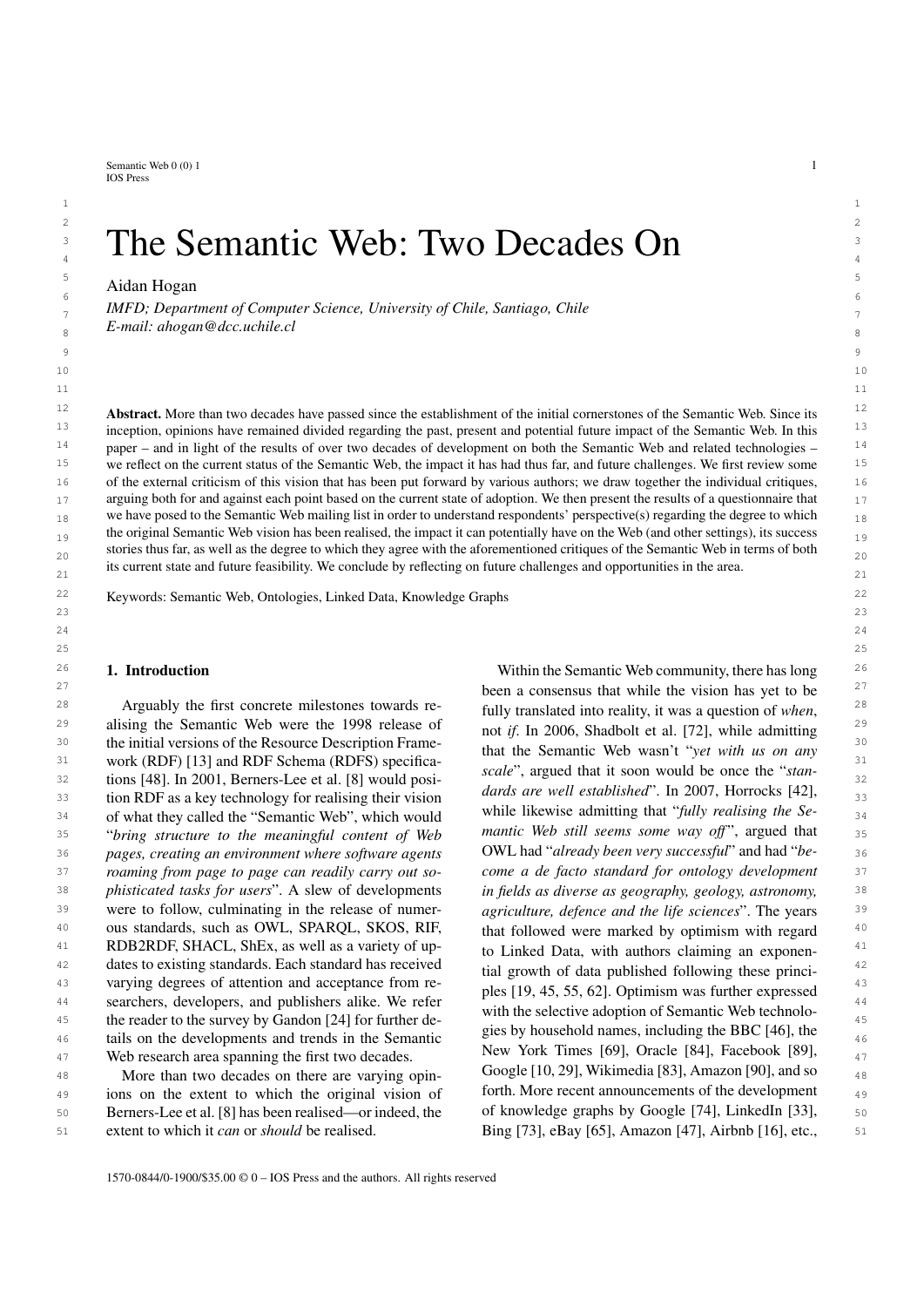2 *A. Hogan / The Semantic Web: Two Decades On*

<sup>1</sup> have also been viewed as a win for the Semantic Web *on the Semantic Web seems to have petered out*"; 2 2 while he acknowledges adoption in settings such community.

3 3 The Semantic Web has not only had numerous pro-4 ponents down through the years, but also numerous vo-<br>commends technologies such as JSON-LD, he ul-5 cal opponents. As early as 2001, impassioned criticism timately concludes that there are many "*engineer*-<sup>6</sup> of the vision of the Semantic Web began to emerge, *ing and security issues*" to be addressed before 7 with Doctrow's often cited "*Metacrap*" essay [\[22\]](#page-14-8) the original decentralised vision of the Semantic 7 8 laying out the seven "*insurmountable obstacles*" that Web can be meaningfully realised. 9 9 made the Semantic Web vision "*a pipe-dream*" in his  $10$  view; in summary, he criticises the naivety of expect-<br>These critiques of the Semantic Web raise a number of  $10$ <sup>11</sup> ing users to create high-quality structured content, and **manufactured** in terms of the feasibility of realising <sup>11</sup> <sup>12</sup> of expecting domain ontologies to be globally agreed-<br><sup>12</sup> its original vision and should be carefully considered <sup>13</sup> upon given the many possible interpretations on how in the context of the Semantic Web community: while <sup>13</sup> <sup>14</sup> a particular domain may be described. Various other the community is perhaps generally aware of such po-<sup>15</sup> online articles and blog posts criticising the Semantic tential criticisms, it is not always clear what (if any-<sup>16</sup> Web emerged through the years. Here we summarise a thing should be done to address them. <sup>17</sup> number of recent, prominent examples (found through Some such critiques have been addressed by mem-18 web searches for Semantic Web-related terms com-<br>18 bers of the community, both formally and informally. <sup>19</sup> bined with negative terms such as "fail", "dead", etc., In a 2013 keynote, Hendler [35] counters a number of <sup>19</sup> 20 further following hyperlinks to related articles): criticisms of the Semantic Web – such as the lack of 20 web searches for Semantic Web-related terms comfurther following hyperlinks to related articles):

- $22$  In 2013, ter Heide [79] suggested that the Seman-<br>nologies to scale, etc. while ultimately concluding  $22$ 23 tic Web had "*failed*" mainly due to: not catering that there are open challenges to face, particularly in 23 24 to a typical user's interests, not considering new terms of uniting Ontologies and Linked Data, and de- 24 25 streams of information such as messages, and ex-<br>veloping practical reasoning methods for the Web. In 25 26 **26** 26 **26** pecting users to pull complex information rather 2017 keynote, Mika [\[58\]](#page-15-10) provides a brief history of 26 – In 2013, ter Heide [\[79\]](#page-16-7) suggested that the Semantic Web had "*failed*" mainly due to: not catering to a typical user's interests, not considering new streams of information such as messages, and expecting users to pull complex information rather than being pushed content relevant to them.
- 28 In 2014, Rothkind [67] discusses a thread on lem in the early days of applications requiring data and 28 29 **29** Hacker News, asking "*is the Semantic Web still a* applications being needed to incentivise the publica-30 *thing?"*, critiquing in particular the lack of incen-<br>30 **the of data, but discussing how more and more incen-**<sup>31</sup> tive for publishers to invest in publishing Linked tives are available for publishing data through initia-32 **Supers Data versus publishing the data in its native for-** tives such as Linking Open Data, schema.org, etc.; he 33 mat; he highlights the lack of clear business mod-<br>**further discusses some application domains – Seman-** 33 <sup>34</sup> els for doing so, noting that the infrastructure to tic Search, eCommerce, Social Web – in which Seman-<sup>34</sup> 35 35 exploit Linked Data had "*not really materialized,* 36 and it's hardly clear that it will". Given the differing opinions that yet exist two 36 – In 2014, Rothkind [\[67\]](#page-15-9) discusses a thread on Hacker News, asking "*is the Semantic Web still a thing?*", critiquing in particular the lack of incentive for publishers to invest in publishing Linked Data versus publishing the data in its native format; he highlights the lack of clear business models for doing so, noting that the infrastructure to *and it's hardly clear that it will*".
- $37 -$  In 2016, Cagle [15] suggested that the Semantic decades on, we believe it to be a fitting moment to un-38 Web had "*failed"*, primarily because it is hard to derstand the varying perspectives within the Seman- 38 39 **1998 understand, and it does not fit with other famil-** tic Web community itself regarding its impact thus far, <sup>40</sup> iar paradigms (citing Object Oriented Program-<br><sup>40</sup> the aforementioned critique, and the opportunities pre-<sup>41</sup> ming), arguing for more lightweight semantics sented and challenges faced when looking to the fu-42 42 (taxonomies) to alleviate the burden on users. – In 2016, Cagle [\[15\]](#page-14-9) suggested that the Semantic Web had "*failed*", primarily because it is hard to understand, and it does not fit with other familiar paradigms (citing Object Oriented Programming), arguing for more lightweight semantics
- 43 43 In 2017, Cabeda [\[14\]](#page-14-10) suggested that the rapid <sup>44</sup> advancement in Machine Learning techniques § [2](#page-2-0) we first review external critique of the Semantic <sup>44</sup> 45 45 "*leaves the Semantic Web in the dust*", and con-46 cluded that it *"needs to evolve and integrate its* presenting an argument both for and against each; 46 <sup>47</sup> *ideas with artificial intelligence*".  $\S 3$  $\S 3$  we present the results of a questionnaire posed to  $\overline{47}$ advancement in Machine Learning techniques cluded that it "*needs to evolve and integrate its ideas with artificial intelligence*".
- 49 49 tory on the major developments of the Seman-50 **tic Web – suggests that it has "***threatened to re***- garding the extent to which Berners-Lee et al.'s 50**

*on the Semantic Web seems to have petered out*"; as the Open Graph Protocol and schema.org, and commends technologies such as JSON-LD, he ultimately concludes that there are many "*engineering and security issues*" to be addressed before the original decentralised vision of the Semantic Web can be meaningfully realised.

These critiques of the Semantic Web raise a number of important issues in terms of the feasibility of realising its original vision and should be carefully considered in the context of the Semantic Web community: while the community is perhaps generally aware of such potential criticisms, it is not always clear what (if anything) should be done to address them.

21 21 need for ontologies, the inability of the relevant tech-27 **than being pushed content relevant to them. the Semantic Web, noting a "***chicken and egg***" prob-<sup>27</sup>** Some such critiques have been addressed by mem-In a 2013 keynote, Hendler [\[35\]](#page-14-11) counters a number of tic Web concepts are being deployed.

ture. Along these lines, in this paper:

- Web, synthesising the primary criticisms raised,
- 48 48 In 2018, Target [\[78\]](#page-16-8) while giving a brief his-51 51 *cede as an idea altogether*", observing that "*work* the Semantic Web mailing list, aiming to ascertain the various perspectives of respondents regarding the extent to which Berners-Lee et al.'s original vision of the Semantic Web has been re-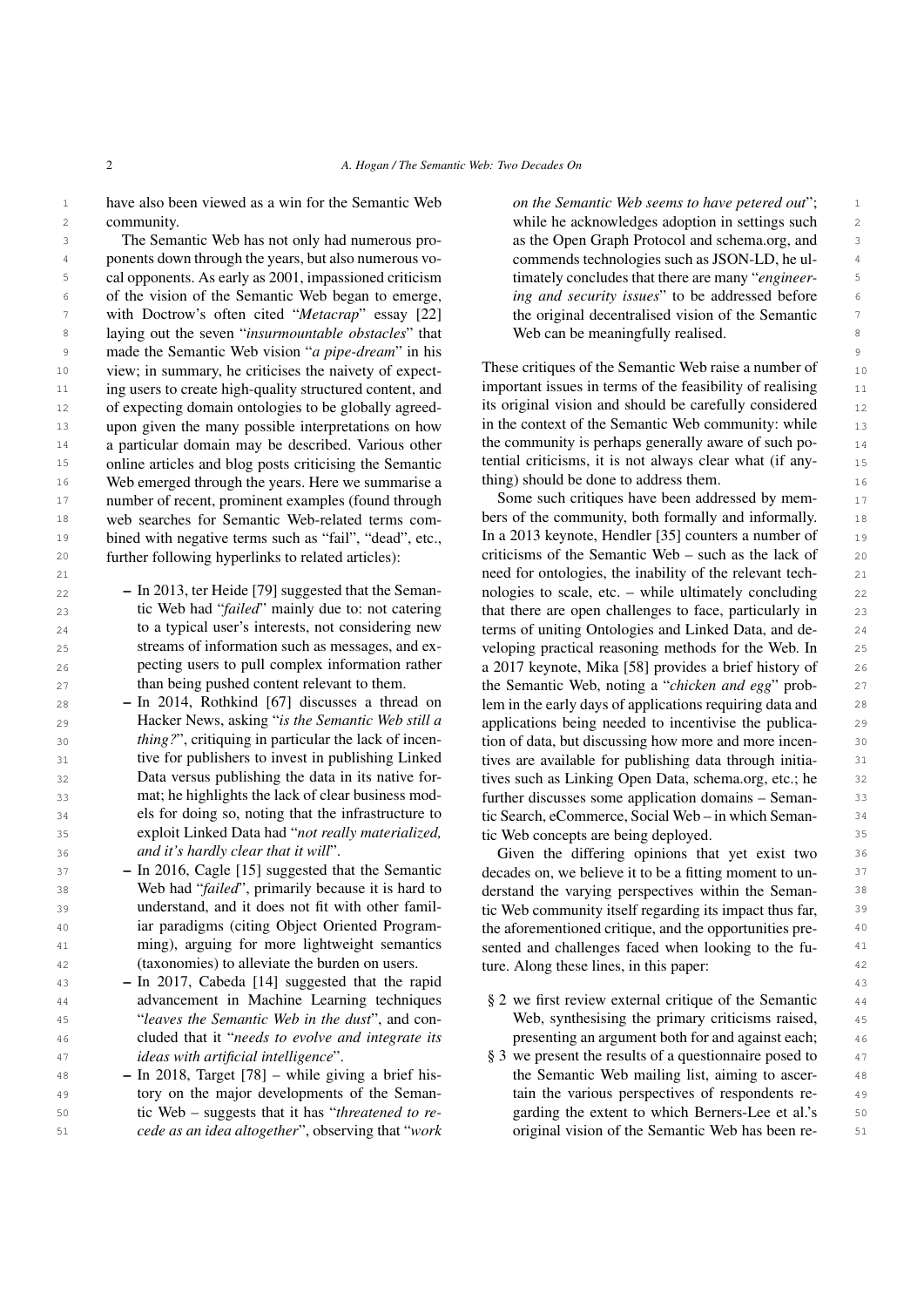alised or can be realised, the level of perceived impact that the Semantic Web has had thus far on the current Web, the success stories of the Semantic Web, as well as opinions of the main points of critique resulting from the previous analysis;

§ [4](#page-12-0) we summarise the main success stories, opportunities, and challenges found regarding the past, present and future of the Semantic Web.

# <span id="page-2-0"></span>2. Critique of the Semantic Web

13 13 domains using ontologies, data integration in enter-14 14 prises, etc., are not tangible for ordinary web users.  $_{15}$  from these articles [\[14,](#page-14-10) [15,](#page-14-9) [22,](#page-14-8) [67,](#page-15-9) [78,](#page-16-8) [79\]](#page-16-7); though the  $_{15}$  $_{16}$  list of issues should not be considered comprehensive, Against: There are many niche problems of impor- $_{17}$  it covers the main points in the articles found. We first tance to society with which the Semantic Web can  $_{18}$  summarise the point of criticism, providing references help, including, for example, drug discovery in the  $_{18}$  $_{19}$  for sources that inspire its inclusion; we then argue case of rare diseases [43]. However, the Semantic  $_{19}$ both for and against each point in turn to better under-<br>Web is not limited to niche use-cases. Search engines stand its implications.<sup>[1](#page-2-1)</sup> The criticism presented stems themselves have been adopting Semantic Web con- $_{22}$  from authors with different roles and perspectives, rep- cepts to enable semantic search; for example, through  $_{22}$ resenting diverse points of view. We further categorise schema.org [\[29\]](#page-14-5), Knowledge Graphs [\[73,](#page-16-6) [74\]](#page-16-5), etc.  $\frac{23}{23}$ each criticism according to: (i) *economic*: relating to  $\qquad$  On the other hand, while current search engines are  $\frac{24}{24}$ 25 financial costs, incentives, market, etc.; (ii) human: re- excellent for finding individual webpages, the Se-26 lating to individual users in terms of usability, accessi-<br>mantic Web vision addresses more complex types of  $\frac{26}{6}$ bility, etc.; (iii) *social*: relating to groups of people in queries that require drawing information from multi- $_{28}$  terms of agreement, social trends, etc.; and (iv) *techni*- ple sources on the Web. While current searches gener- $_{29}$  cal: relating to issues such as computational cost, dif-<br>ally appear to be resolved quickly (e.g., are answered  $_{29}$  $_{30}$  ficulty to implement, etc. Later we will use these crit-<br>by a single high-ranking result), users may not be *cur*-<br> $_{30}$ <sup>31</sup> icisms to form a questionnaire posted to the Seman-<br><sup>31</sup> *rently* issuing more "complex" searches as they know  $_{32}$  tic Web mailing list in order to gain insights into the search engines will not offer useful results. Searches  $_{32}$  $33$  perspectives of experts from the community on these requiring cross-referencing multiple webpages are not  $33$ Based on the previous critiques of the Semantic Web, we now distil ten main criticisms paraphrased from authors with different roles and perspectives, representing diverse points of view. We further categorise each criticism according to: (i) *economic*: relating to financial costs, incentives, market, etc.; (ii) *human*: relating to individual users in terms of usability, accessibility, etc.; (iii) *social*: relating to groups of people in terms of agreement, social trends, etc.; and (iv) *technical*: relating to issues such as computational cost, difficulty to implement, etc. Later we will use these criticisms to form a questionnaire posted to the Semantic Web mailing list in order to gain insights into the perspectives of experts from the community on these issues.

# *2.1. The Semantic Web addresses a niche problem [\[79\]](#page-16-7)*

*Categories:* Human, Social

41 Web are fact-based and often overly specific and com-<br>41  $_{42}$  plex. The majority of users are only interested in cial data [\[12\]](#page-14-12). Regarding other use-cases, though users  $_{42}$ <sup>43</sup> finding individual webpages with simple facts, opin- may not know of the use of Semantic Web techniques <sup>43</sup> <sup>44</sup> ions, social recommendations, etc., rather than solving within specific domains or enterprises, this does not <sup>45</sup> complex queries on factual content involving multiple prevent them from benefiting from such technologies. 46 46 sources. The current Web, with the help of search en-47 gines like Google, thus covers (and will continue to 2.2. The Semantic Web will be made redundant by 47 Web are fact-based and often overly specific and complex. The majority of users are only interested in cover) the needs of the vast majority of users.

<span id="page-2-1"></span><sup>50</sup> <sup>1</sup> We do so in the style of a debate, meaning that the author does <sup>50</sup> 51 not necessarily hold the point-of-view being argued for/against. Category: Technical 51

1 alised or can be realised, the level of perceived *For:* Search engines such as Google, Bing, Yandex, 1 2 etc., have improved considerably over the years, where 3 finding information on the Web is now easier than <sup>4</sup> tic Web, as well as opinions of the main points of ever. In a July 2014 analysis of organic Google click- 5 through rates, Petrescu [\[64\]](#page-15-11) estimated that users click <sup>6</sup> 8 4 we summarise the main success stories, opportu- on a result listed on the first page for 71.3% of searches in the page of  $\frac{1}{2}$  and  $\frac{1}{2}$  and  $\frac{1}{2}$  and  $\frac{1}{2}$  and  $\frac{1}{2}$  and  $\frac{1}{2}$  and  $\frac{1}{2}$  and  $\frac{1}{2}$  and  $\frac{1}{2}$   $\frac{1}{2}$  and  $\frac{1}{2}$   $\frac{1}{2}$  and  $\frac{1}{2}$  and  $\frac{1}{2}$  and  $\frac{1}{2}$  and  $\frac{$  8 ures do not account for users clicking paid results, 9 finding answers directly on the results page, refining 10 their search, etc. With current search engines, most 2. Cruique of the Semantic Web example  $11$  user searches can be quickly and easily resolved. Aside  $11$ 12 from search, use-cases relating to modelling complex

<sup>34</sup> <sup>1SSUES</sup> 1SSUES. 1SSUES 1850ES. The *s*<sup>34</sup> **1SSUES** 18 **181 181 181 181 181 181 181 181 181 181 181 181 181 181 181 181 181 181 181 181 181 181 181 181 181 181 181** 35 35 for example, finding the *closest store open now selling* 36 36 *aspirin* does not appear to be niche, and could be bet- $37$  *problem* [79]  $37$  ter automated with Semantic Web techniques. Regard-<sup>38</sup> 38 **1 ing users' interests, the Semantic Web does not only** 38  $39$  Calegories. The social contract the contract and address encyclopaedic data, nor does it only address  $39$ <sup>40</sup> *Critique:* Scenarios used to motivate the Semantic search; for example, its graph-based data model can be *Against:* There are many niche problems of importance to society with which the Semantic Web can help, including, for example, drug discovery in the case of rare diseases [\[43\]](#page-15-12). However, the Semantic Web is not limited to niche use-cases. Search engines themselves have been adopting Semantic Web consearch; for example, its graph-based data model can be may not know of the use of Semantic Web techniques within specific domains or enterprises, this does not prevent them from benefiting from such technologies.

48 48 *advances in Machine Learning before it has a* 49 49 *chance to take off [\[14\]](#page-14-10). 2.2. The Semantic Web will be made redundant by*

*Category:* Technical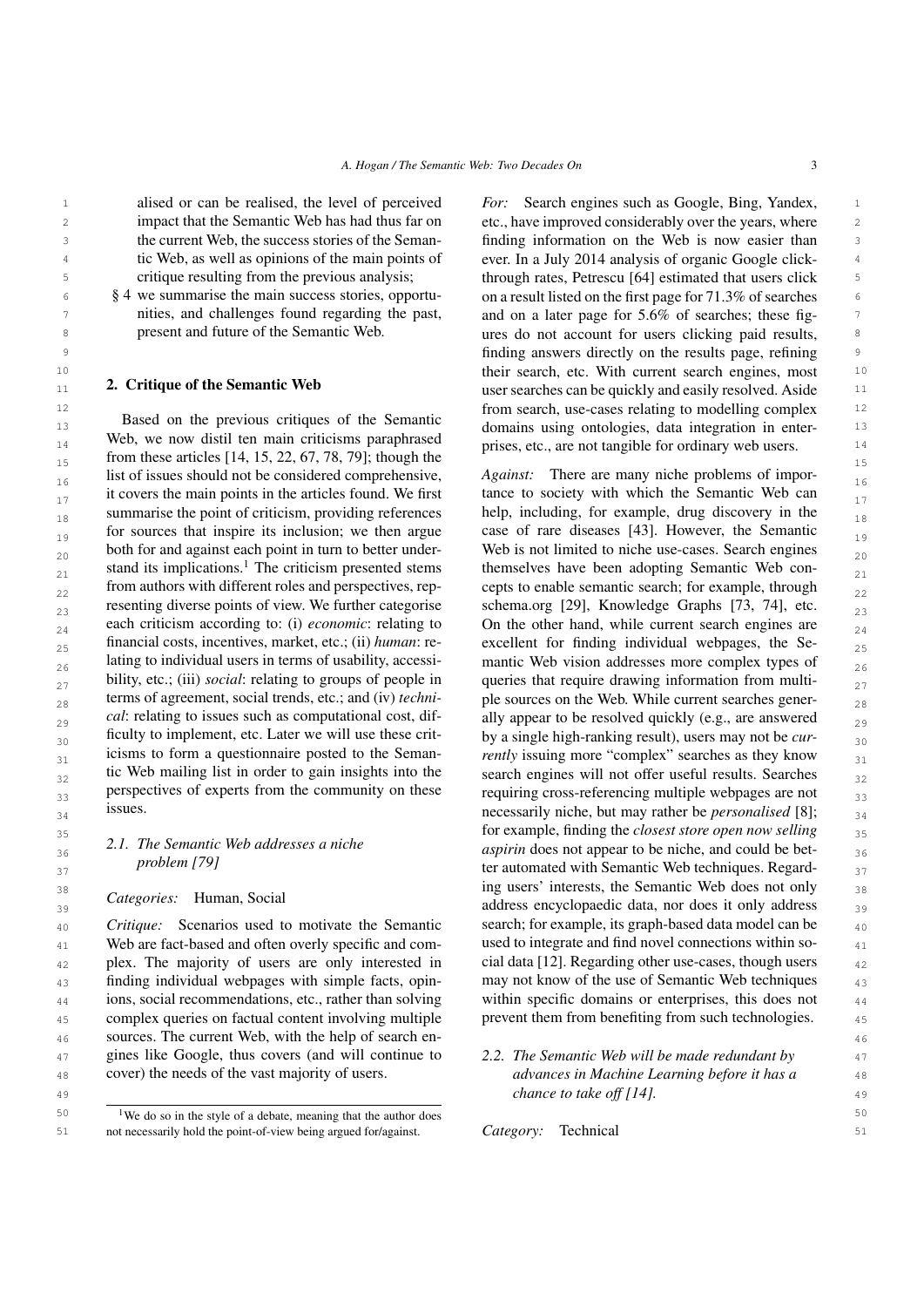1 Critique: The Semantic Web assumes that the cur- erate deception due to unreliable publishers (as com-2 2 2 2 2 2 rent (HTML-based) Web is poorly machine-readable. monplace on the Web). 3 3 However, advances in Machine Learning are increas-<sup>4</sup> ingly undermining this assumption. By the time the Se-<br><sup>1</sup> **institution of the Second Second Conduct on the Second Second Second Second Second Second Second Second Second Second Second Second Second Second Second Secon** 5
mantic Web could reach enough maturity to have ma-<br>  $\frac{1}{2}$  integrate information Such presences work by equipment  $\epsilon$  jor impact on the Web, Machine Learning will have ad-<br> $\frac{1}{2}$  in  $\epsilon$  in the Web and computing ether on  $\frac{7}{2}$  vanced to a point where such technologies for publish-<br> $\frac{1}{2}$   $\frac{1}{2}$  is the follow this assumption is also in a state of the securities is also in a state of the securities is also in a state of the securi *Critique:* The Semantic Web assumes that the cur-

<sup>10</sup> 10<sup>1</sup> 10<sup>1</sup> 10<sup>1</sup> 10<sup>1</sup> 10<sup>1</sup> 10<sup>1</sup> 10<sup>1</sup> 10<sup>1</sup> 10<sup>1</sup> 10<sup>1</sup> 10<sup>1</sup> 10<sup>1</sup> 10<sup>1</sup> 10<sup>1</sup> 10<sup>1</sup> 10<sup>1</sup> 10<sup>1</sup> 10<sup>1</sup> 10<sup>1</sup> 10<sup>1</sup> 10<sup>1</sup> 10<sup>1</sup> 10<sup>1</sup> 10<sup>1</sup> 10<sup>1</sup> 10<sup>1</sup> 10<sup>1</sup> 10<sup>1</sup> 10<sup>1</sup> 10<sup>1</sup> 10<sup>1</sup> 10<sup>1</sup> 10<sup>1</sup> 10<sup>1</sup> 10<sup>1</sup> 10<sup>1</sup> 1  $\frac{11}{10}$  in the short term. Machines can now perform more RDFS/OWL inconsistencies in a crawl of 4 million  $12$  in the short term. Machines can now perform more RDFS/OWL inconsistencies in a crawl of 4 million  $\frac{13}{13}$  and the tasks with mercasing precision and recording to instance collating to analy  $\frac{13}{11}$ .  $\frac{14}{15}$  in Information Extraction, increasingly blur the lines More complex tasks require more complex chains of  $_{15}$  in Information Extraction, increasingly blur the lines More complex tasks require more complex chains of  $_{15}$ <sup>16</sup> 16<sup>16</sup> 16<sup>16</sup> between human-readable and machine-readable con-<br><sup>16</sup> 16<sup>1</sup> 16<sup>1</sup> 16<sup>1</sup> 16<sup>1</sup> 16<sup>1</sup> 16<sup>1</sup> 16<sup>1</sup> 16<sup>1</sup> 16<sup>1</sup> 16<sup>1</sup> 16<sup>1</sup> 16<sup>1</sup> 16<sup>1</sup> 16<sup>1</sup> 16<sup>1</sup> 16<sup>1</sup> 16<sup>1</sup> 16<sup>1</sup> 16<sup>1</sup> tent [\[54\]](#page-15-13); as a relevant example, in the TAC–KBP probability of error. Such processes could then be eas- $_{18}$  "Cold Start" challenge, which requires systems to ex-<br> $_{18}$  ily manipulated by deceptive agents. 19 19 *Against:* The Semantic Web community recognises 20 **1** Improved their  $r_1$  scores from 0.48 to 0.58 on English that publishers are not always reliable, and though the 20  $_{21}$  exts in the space of a year (from 2010 to 2017) [23]. issue of data quality is a major challenge, it is one that 21  $_{22}$  and the community has been addressing [\[87\]](#page-16-10). Much like on  $_{22}$  $_{23}$  comes more tend as machines succeed in process-<br>the Web, rather than assume all information to be trustled to results that previously seemed unachievable "human-like" tasks with increasing precision and recall. These advances, combined with developments tract knowledge-bases from scratch from text, systems improved their  $F_1$  scores from 0.48 to 0.58 on English texts in the space of a year (from 2016 to 2017) [\[25\]](#page-14-13). The need for a specialised machine-readable Web becomes more tenuous as machines succeed in processing our natural language with increasing fidelity.

 $25$  *Against:* Techniques like Deep Learning are still ap- data, and methods to accurately estimate the reliability  $25$ <sup>26</sup> plied as a form of specialised Artificial Intelligence. of sources. Specifically regarding inferencing, meth-<sup>27</sup> requiring extensive training data to build models for ods such as paraconsistent reasoning [\[51\]](#page-15-15) are more ro-<sup>28</sup> one particular task. Though impressive gains are being bust to noisy inference, while methods such as authori-<sup>29</sup> made the aforementioned  $F_1$  score of 0.58 [25] still tative and quarantined reasoning [\[66\]](#page-15-16) select more trust-<sup>30</sup> leaves much to be desired Addressing the tasks dis-<br>worthy sources for inferencing based on link analysis. <sup>30</sup>  $31$  cussed by Berners-Lee et al [8] on the current Web  $-$  Finally – as acknowledged by the original vision pa-  $31$ <sup>32</sup> without structured content – would require a general per [\[8\]](#page-14-1) – users should not blindly trust results, but can <sup>33</sup> form of Artificial Intelligence as yet without prece-<br><sup>33</sup> form of Artificial Intelligence as yet without prece- $34$  dent (sometimes referred to as AL-complete tasks [85]) results were achieved, refining criteria as required.  $34$ <sup>35</sup> Many of the prominent data-driven AI-style applica-<br><sup>35</sup> 36 36 *2.4. The Semantic Web depends too much on*  $37$  Alexa, etc.) – in fact already rely on Semantic Web re-<br> $37$  antological agreement [15, 22] 38 38 sources to provide structured content [\[52\]](#page-15-14). While the  $39$  Semantic Web undoubtedly stands to benefit from Ma-<br> $Categories$ : Social, Technical <sup>40</sup> chine Learning, so too can applications using Machine *Critique*: There is no single way to model a domain <sup>41</sup> Learning benefit from advances in the Semantic Web. using an ontology. There is no global truth. Different <sup>41</sup> *Against:* Techniques like Deep Learning are still applied as a form of specialised Artificial Intelligence, requiring extensive training data to build models for one particular task. Though impressive gains are being made, the aforementioned  $F_1$  score of 0.58 [\[25\]](#page-14-13) still leaves much to be desired. Addressing the tasks discussed by Berners-Lee et al. [\[8\]](#page-14-1) on the current Web – without structured content – would require a general form of Artificial Intelligence as yet without precedent (sometimes referred to as *AI-complete* tasks [\[85\]](#page-16-9)). tions found in practice – such as digital assistants (Siri,

# 44<br> *Publishers* [15, 22] **The Semantic Web is brittle to differing views.** *publishers [\[15,](#page-14-9) [22\]](#page-14-8)*

## *Categories:* Human, Technical

48 *Critique*: The Semantic Web is founded on the idea swer to each such question depends, either due to a 48 49 that machines will automatically process structured lack of consensus, or ambiguity on what terms like 49 50 content on the Web. Such processing is particularly "fruit", "person", etc., mean. While we might define in 50 *Critique:* The Semantic Web is founded on the idea brittle in the face of both indeliberate errors and delib-

monplace on the Web).

8 ing/consuming structured content are made redundant.  $\frac{9}{2}$  For: Advances in areas such as Deep Learning have  $($ e.g., inconsistent claims) can lead to nonsensical en-*For:* Automatically solving complex tasks on the Semantic Web involves processes such as inferencing to integrate information. Such processes work by assuming input data to be held true and computing other entailments that then follow; this assumption is clearly naive for Web data. Even small errors in the input data tailments; in previous work we found 301 thousand RDF documents (294 thousand relating to datatypes, 7 inferencing, where each step accumulates a higher probability of error. Such processes could then be easily manipulated by deceptive agents.

 $_{24}$  and the sources of  $_{24}$  are required: reliable sources of  $_{24}$ 

# *ontological agreement [\[15,](#page-14-9) [22\]](#page-14-8)*

# *Categories:* Social, Technical

42<br>stakeholders in the domain may consider different se-<sup>43</sup> 2.3. The Semantic Web depends too much on reliable mantics for terms or even hold contradictory claims.  $\frac{45}{45}$ *Critique:* There is no single way to model a domain using an ontology. There is no global truth. Different mantics for terms or even hold contradictory claims.

<sup>46</sup> *Categorias:* Human Technical *For:* Is a tomato a "fruit" or a "vegetable"? Is Pluto 46 47 47 a "planet"? Is Sherlock Holmes a "person"? The an-51 brittle in the face of both indeliberate errors and delib- an ontology that all mayors are people, Bosco the Dog 51 lack of consensus, or ambiguity on what terms like "fruit", "person", etc., mean. While we might define in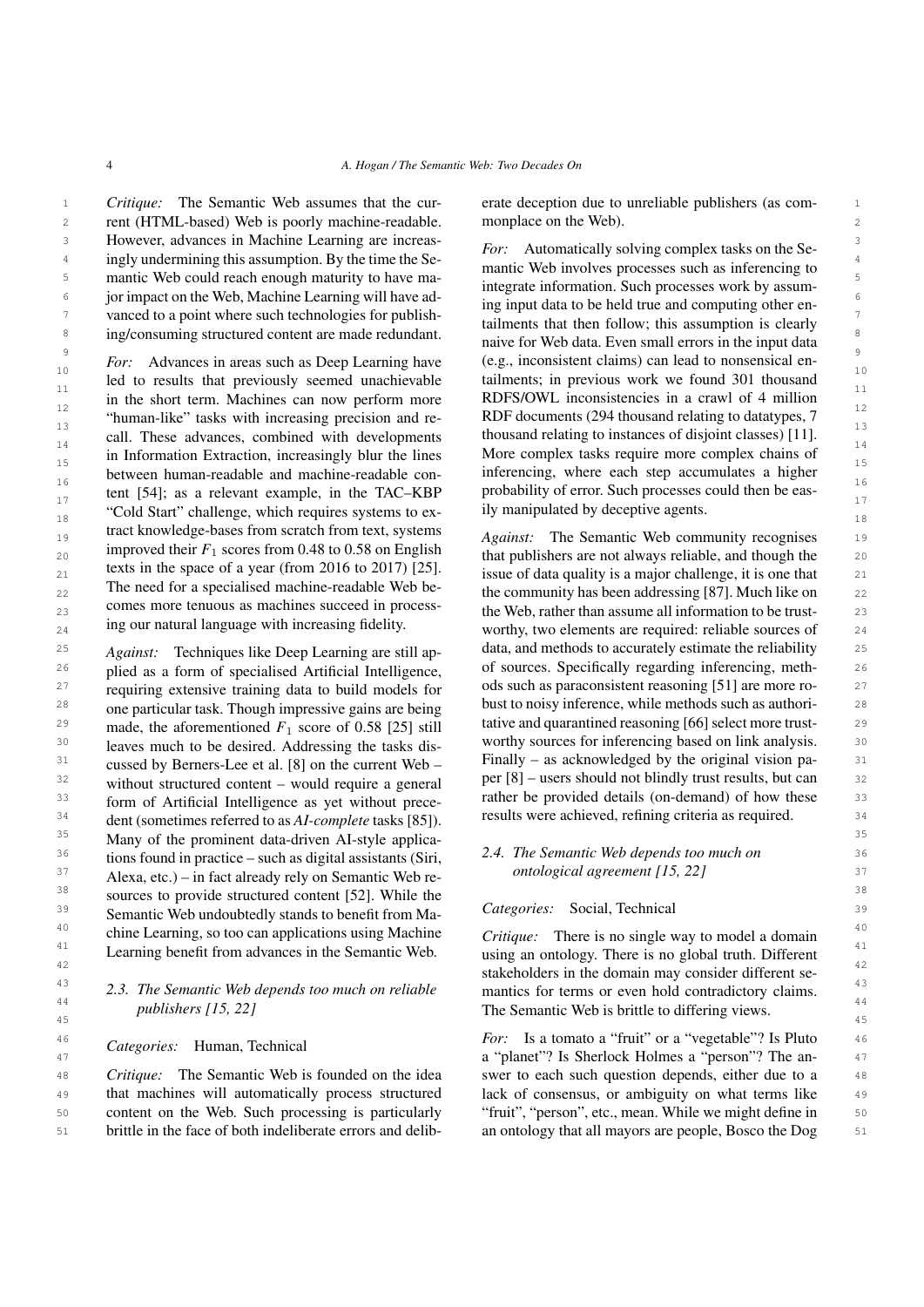<sup>1</sup> was elected mayor of Sunol, California while Duke the *For:* Publishing Semantic Web content in a suitable <sup>1</sup> 2 Dog was elected mayor of Cormorant, Minnesota. The way – e.g., following Linked Data principles [34] – re-<sup>3</sup> **ideologies** real-world is messy and hosts innumerable perspec- quires expertise. Where data are available in a struc-<sup>4</sup> tives on what is true, or what "truth" even means. Edit tured format, conversion to RDF is far from straight-<sup>5</sup> wars on Wikipedia evidence such disagreement [86]. forward, especially when issues such as offering deref-<sup>6</sup> These ambiguities and conflicts are the true underlying erenceable IRIs, adding links, etc., are considered [41]. <sup>7</sup> cause of interoperability issues, and rather than solv-<br>While certain types of data are easily conceptualised as <sup>8</sup> ing them, ontologies (particularly expressive ones), re-<br>RDF graphs, others require various forms of indirec-9 quire them to be have been solved beforehand; do-<br>gion (e.g., reification [\[36\]](#page-14-18)) to be properly represented. 10 10 ing so at the scope of the Web presupposes either 11 a utopian (global agreement reached) or a dystopian Againsi. Most websites are now based on data stored real-world is messy and hosts innumerable perspecwars on Wikipedia evidence such disagreement [\[86\]](#page-16-11). cause of interoperability issues, and rather than solving them, ontologies (particularly expressive ones), require them to be have been solved beforehand; do-

<sup>13</sup> *Against:* To be more precise, the Semantic Web *ben*-<br>amongst which are the RDB2RDF mannings [5, 20] <sup>14</sup>  $\frac{14}{2}$  efits from – rather than *requires* – ontological agree-<br>to generating RDF data from relational databases 15 15 ment. The fact that full agreement cannot always be  $16$  reached does not preclude the utility of formally cap-<br>model [76] Tools have been developed to belp with  $17$  turing the agreement that can be reached. While agree-<br>tasks such as linking most prominently Silk [82] and 18 ment on detailed domain definitions is costly, ontolo-<br> $I$  IMES [61] Exporters built into commonly-used plat- $19$  gies such as SNOMED CT [\[49\]](#page-15-17) show that it can  $19$  forms such as Drupal allow thousands of websites to 20 be achieved with sufficient will and organisation. For begin publishing PDF quickly and easily [17] Work <sup>21</sup> the broader Web, initiatives such as schema.org [\[29\]](#page-14-5)  $\frac{1}{21}$  continues to better support more and more types of <sup>22</sup> show that agreement is possible on lightweight seman-<br>data such as the standardisation of the PDF Data Cube 23 tic definitions (given sufficient incentives). The im-<br>vocabulary for representing statistical data  $[18]$  $24$  pact of collaboratively-edited datasets such as Wiki-<br> $24$  vocabulary for representing statistical data [10]. <sup>25</sup> data [\[52,](#page-15-14) [83\]](#page-16-3) further exemplify ways in which (partial)  $\frac{25}{\sqrt{5}}$  There are too fau in earting for a denting 26 agreement can be fostered in an emergent way. Consid-<br>  $\frac{2.0.$  There are too jew incentives for adopting<br>  $\frac{1}{26}$  $27$  erable attention has been given by the Semantic Web semantic web economics on the web [07] <sup>28</sup> literature to resolving inconsistencies reflecting differ-<br><sup>28</sup> 29 ent views [\[11\]](#page-14-14), to inferencing over contextual data re-<br>29 <sup>30</sup> flecting different versions of truth [\[30\]](#page-14-15), and so forth. Critique: Aside from the costs of using Semantic<sup>30</sup> <sup>31</sup> Furthermore, ontologies are defined in a decentralised Web technologies on the Web, there is little incentive <sup>31</sup> <sup>32</sup> way [\[81\]](#page-16-12), where stakeholders can adopt their preferred to do so, due in part to the fact that the infrastructure <sup>32</sup> <sup>33</sup> ontology or define their own, giving rise to an emer-<br>for publishing and/or exploiting such content on the  $34$  gent agreement; exemplifying this, Schmachtenberg et Web has not been adequately developed or adopted.  $34$ 35 35 al. [\[70\]](#page-15-18) found that FOAF and Dublin Core were used  $36$  by 69% and 56% of the 1,014 RDF datasets that they *For*: The Semantic Web has long faced a chicken-37 crawled. In the case of multiple competing ontologies, and-egg problem [\[58\]](#page-15-10): incentives for publishing data 37 <sup>38</sup> mappings can be computed or defined to enable in-<br><sup>38</sup> mappings can be computed or defined to enable in-<sup>39</sup> teroperability by bridging the concepts on which they trastructure for exploiting data cannot develop with-<sup>40</sup> agree [\[23\]](#page-14-16); along these lines Vandenbussche et al. [\[81\]](#page-16-12) out data. While the Linked Data community partially <sup>40</sup> <sup>41</sup> find over 5 thousand links between different vocabu-<br><sup>41</sup> find over 5 thousand links between different vocabu-42 42 ious stakeholders to publish data on the (implicit) crawled. In the case of multiple competing ontologies, laries in their collection.

# *2.5. Publishing Semantic Web content on the Web has a prohibitively high cost [\[15\]](#page-14-9)*

*Categories:* Economic, Technical

48 *Critique:* Given data in a legacy format, a relational found had gone offline. The dearth of Linked Data 48 49 database, JSON, CSV, etc., there is a prohibitively high applications hint at an important lesson: publishing 49 50 cost associated with publishing the data using the Se- data independently of a particular application implies 50 *Critique:* Given data in a legacy format, a relational mantic Web standards.

*For:* Publishing Semantic Web content in a suitable way – e.g., following Linked Data principles [\[34\]](#page-14-17) – retured format, conversion to RDF is far from straighterenceable IRIs, adding links, etc., are considered [\[41\]](#page-15-19).

12 (global agreement enforced) view of society. The databases. Standards have been developed to re-*Against:* Most websites are now based on data stored in databases. Standards have been developed to reduce the cost of publishing RDF from legacy data, key amongst which are the RDB2RDF mappings [\[5,](#page-14-19) [20\]](#page-14-20) for generating RDF data from relational databases, and JSON-LD for lifting JSON to an RDF-style data model [\[76\]](#page-16-13). Tools have been developed to help with tasks such as linking, most prominently Silk [\[82\]](#page-16-14) and LIMES [\[61\]](#page-15-20). Exporters built into commonly-used platforms such as Drupal allow thousands of websites to begin publishing RDF quickly and easily [\[17\]](#page-14-21). Work continues to better support more and more types of data, such as the standardisation of the RDF Data Cube vocabulary for representing statistical data [\[18\]](#page-14-22).

# *2.6. There are too few incentives for adopting Semantic Web technologies on the Web [\[67\]](#page-15-9)*

# *Categories:* Economic, Social

*Critique:* Aside from the costs of using Semantic Web technologies on the Web, there is little incentive to do so, due in part to the fact that the infrastructure for publishing and/or exploiting such content on the Web has not been adequately developed or adopted.

43 43 promise that applications would arrive to justify the 44 2.5. Publishing Semantic Web content on the Web has cost, these applications did not emerge, and as a result, 44 45 *a prohibitively high cost [15]* many datasets and related services went offline [\[4,](#page-14-23) [40\]](#page-15-21); 45 46 46 for example, Aranda et al. [\[4\]](#page-14-23) estimated, in 2013, that  $47$  calegories. Economic, recurrican around 29% of the 427 public SPARQL services they  $47$ 51 mantic Web standards. The standard state of the standard state in that application; 51 *For:* The Semantic Web has long faced a chickenrequire infrastructure to exploit those data, while infrastructure for exploiting data cannot develop without data. While the Linked Data community partially resolved this dilemma by successfully convincing varapplications hint at an important lesson: publishing data independently of a particular application implies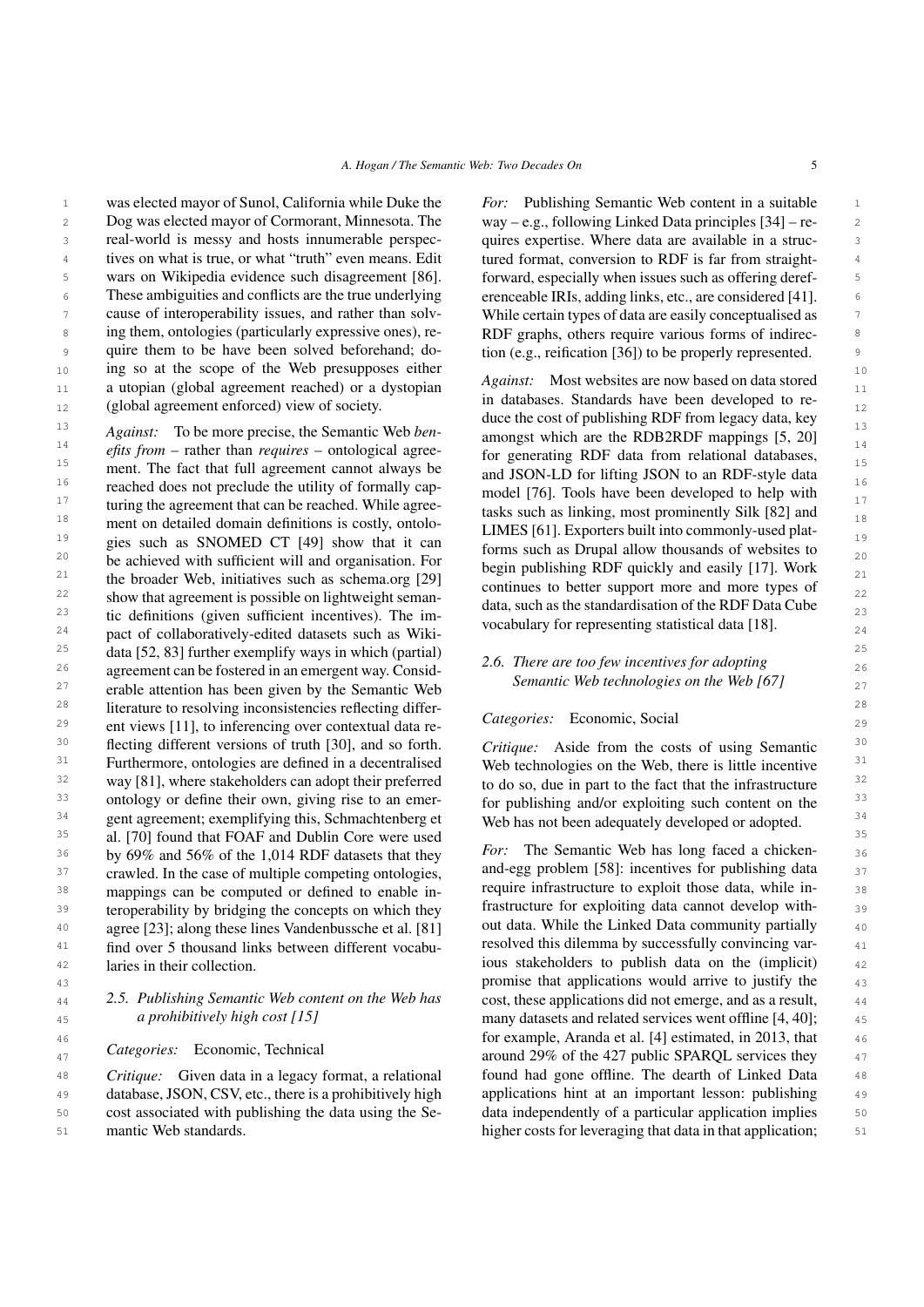1 **publishing data independently of** *any* **application then** standards that suffice for common needs will tend to 2 implies higher costs for *all* applications. Finally, one of win out versus complex standards that (additionally) 2 3 the main incentives for publishing on the current Web address more niche need; along these lines, for ex-<br>3 <sup>4</sup> is advertising revenue, where it is not clear how adver- ample, Meusel et al. [\[57\]](#page-15-23) found over five times more 5 5 Microdata/Microformats statements than RDFa in the is advertising revenue, where it is not clear how advertising would work on the Semantic Web where soft-

 $\frac{1}{8}$   $\frac{1}{8}$   $\frac{1}{100}$   $\frac{1}{100}$   $\frac{1}{100}$   $\frac{1}{100}$   $\frac{1}{100}$   $\frac{1}{100}$   $\frac{1}{100}$   $\frac{1}{100}$   $\frac{1}{100}$   $\frac{1}{100}$   $\frac{1}{100}$   $\frac{1}{100}$   $\frac{1}{100}$   $\frac{1}{100}$   $\frac{1}{100}$   $\frac{1}{100}$   $\frac{1}{100$ are incentivised to embed structured data in their web-10 pages by the promote of their supplets: having the strong measurement when speaking of the set of the set of the 10  $\frac{1}{11}$  data – denoting images, ratings, etc. – displayed in should not overlook the SQL:2016 standard [\[88\]](#page-16-15), search engine results, offering a more eye-catching re-<br>  $\frac{12}{2}$  which has 1,732 pages—yet the core of SQL is broadly  $\frac{13}{14}$  stand the entire standard in order to profitably use parts stemmators have been widely adopted on the Web, stand the entire standard in order to profitably use parts schema.org has been widely adopted on the Web, stand the entire standard in order to profitably use parts  $\frac{14}{14}$ where Meusel et al. [56] found more than 700 thousand of it. Along the same lines, one does not need to unpay-level-domains (websites) hosting schema.org con-<br>16 16 16 tent in the 2014 WebDataCommons dataset. Such ex-<br>  $17$  scribe data in RDF, nor does one need to understand  $_{18}$  amples show that incentives do exist for Web publish-<br> $_{18}$  the semantic conditions defined for OWL to use it to <sub>19</sub> ers to provide more structured content: offering such describe an ontology, etc.; rather practitioners can start  $_{20}$  content can, in the context of certain applications, help with a simple system based on the parts of the stan- $_{21}$  direct traffic back to a website or increase demand for dards important for them, extending their use of the  $_{21}$  $_{22}$  a particular product or service it describes, which can standards – as needs arise – towards building more  $_{22}$  $_{23}$  drive new business models that replace traditional ad-<br> $_{23}$  complex (and powerful) systems that work for them.  $_{24}$  vertising revenues [\[28\]](#page-14-24). The varied use of datasets such Simpler standards that arise can also be mapped to  $_{24}$  $_{25}$  as Wikidata [\[52,](#page-15-14) [83\]](#page-16-3) – whose SPARQL service re- more complex standards; for example, Microdata and  $_{25}$  $_{26}$  ceived over over 3.8 million queries per day in the first Microformats are directly convertible to RDF. More quarter of 2018 [\[52\]](#page-15-14) – show that a variety of applica- modern Semantic Web standards – such as JSON- $_{28}$  tions – including some not originally envisaged – can LD [76] – have also had success in terms of adoption.<sup>2</sup>  $_{29}$  benefit from the increasing availability of structured  $_{29}$  $_{30}$  content offered by the Semantic Web.  $_{30}$  2.8. The Semantic Web will not scale [6] *Against:* In the case of schema.org [\[29\]](#page-14-5), publishers pages by the promise of "rich snippets": having the data – denoting images, ratings, etc. – displayed in sult summary that attracts more clicks; as a result, where Meusel et al. [\[56\]](#page-15-22) found more than 700 thousand content can, in the context of certain applications, help

# 32 32 *2.7. The Semantic Web standards are too verbose [\[15,](#page-14-9) [78\]](#page-16-8)*

*Category:* Human

<sup>37</sup> sarily) long, complex and difficult to understand. This  $F_{\alpha r}$ : Even the most common tasks that one might  $\frac{38}{20}$  **Salty)** folig, complex and difficult to understand. This For: Even the most common tasks that one might  $\frac{38}{28}$  $\frac{39}{2}$  consider over (most of) the Semantic Web standards  $\frac{39}{2}$ *Critique:* The Semantic Web standards are (unnecescreates a major barrier for attracting new adopters. More concise standards would have been better.

<sup>41</sup> *For:* Most of the Semantic Web standards have been been parsed from the same document, potentially <sup>41</sup>  $_{42}$  designed by committee, anticipating use-cases that had with different blank node labels (aka. *RDF isomor*-43 yet to arrive or be fully understood, sometimes focus-<br> $phism$ ), is GI-complete [38]. SPARQL query eval-<br>43 <sup>44</sup> ing on academic rather than practical issues. The re- uation is PSPACE-hard (PSPACE-complete for the <sup>44</sup> 45 sulting standards are difficult to understand, with much original standard [63]). Entailment is undecidable for  $\frac{45}{10}$  $_{46}$  of their complexity dedicated to relatively niche is-<br>OWL (2) Full and N2EXPTIME-complete for OWL 2 <sup>47</sup> sues; as a result, we can find various calls to simplify DL [60]; infamously even the OWL "Lite" fragment  $\frac{47}{47}$ 48 the standards, with, e.g., Berners-Lee calling for the of the original OWL standard – motivated as a more  $\frac{48}{3}$ 49 49 deprecation of various features in the RDF standard in 50 2010 [\[7\]](#page-14-25). In the same way that JSON has become more  $\frac{2\text{See } \text{https://w3techs.com/technologies/details/da-isond/all/all:}}{2\text{See } \text{https://w3techs.com/technologies/details/da-isond/all/all:}}$ 

6 6 ware agents, rather than humans, access websites [\[28\]](#page-14-24).  $\frac{7}{100}$  found that (pure) RDFS is much more prevalently used standards that suffice for common needs will tend to win out versus complex standards that (additionally) address more niche need; along these lines, for ex-2013 Common Crawl dataset; in previous works, we

> *Against:* When speaking of verbose standards, one which has 1,732 pages—yet the core of SQL is broadly adopted and understood. One does not need to underderstand the model theoretic definitions of RDF to describe data in RDF, nor does one need to understand the semantic conditions defined for OWL to use it to describe an ontology, etc.; rather practitioners can start dards important for them, extending their use of the standards – as needs arise – towards building more complex (and powerful) systems that work for them. Simpler standards that arise can also be mapped to more complex standards; for example, Microdata and Microformats are directly convertible to RDF. More modern Semantic Web standards – such as JSON-LD  $[76]$  – have also had success in terms of adoption.<sup>[2](#page-5-0)</sup>

## *2.8. The Semantic Web will not scale [\[6\]](#page-14-27)*

#### <span id="page-5-0"></span>*Category:* Technical

 $31$   $31$ 

33 33 *Critique:* Consuming data published using the Se-<sup>34</sup> 34 **a** mantic Web standards requires algorithms with poor <sup>34</sup> <sup>35</sup> Category: Human 35<br>Scalability and/or performance. Current implementa-<sup>35</sup>  $36$  *Critique*: The Semantic Web standards are (unneces-<br> $36$  tions exhibit poor scalability and/or performance.

 $\frac{40}{40}$  are intractable. Deciding if two RDF graphs have  $\frac{40}{40}$ been parsed from the same document, potentially with different blank node labels (aka. *RDF isomorphism*), is GI-complete [\[38\]](#page-14-28). SPARQL query evaluation is PSPACE-hard (PSPACE-complete for the original standard [\[63\]](#page-15-24)). Entailment is undecidable for OWL (2) Full and N2EXPTIME-complete for OWL 2 DL [\[60\]](#page-15-25); infamously even the OWL "Lite" fragment of the original OWL standard – motivated as a more

<sup>51</sup> popular than its more complex XML cousin, simpler retrieved 2019-09-29: JSON-LD is used by 26.5% of websites. <sup>2</sup>See [https://w3techs.com/technologies/details/da-jsonld/all/all;](https://w3techs.com/technologies/details/da-jsonld/all/all) retrieved 2019-09-29: JSON-LD is used by 26.5% of websites.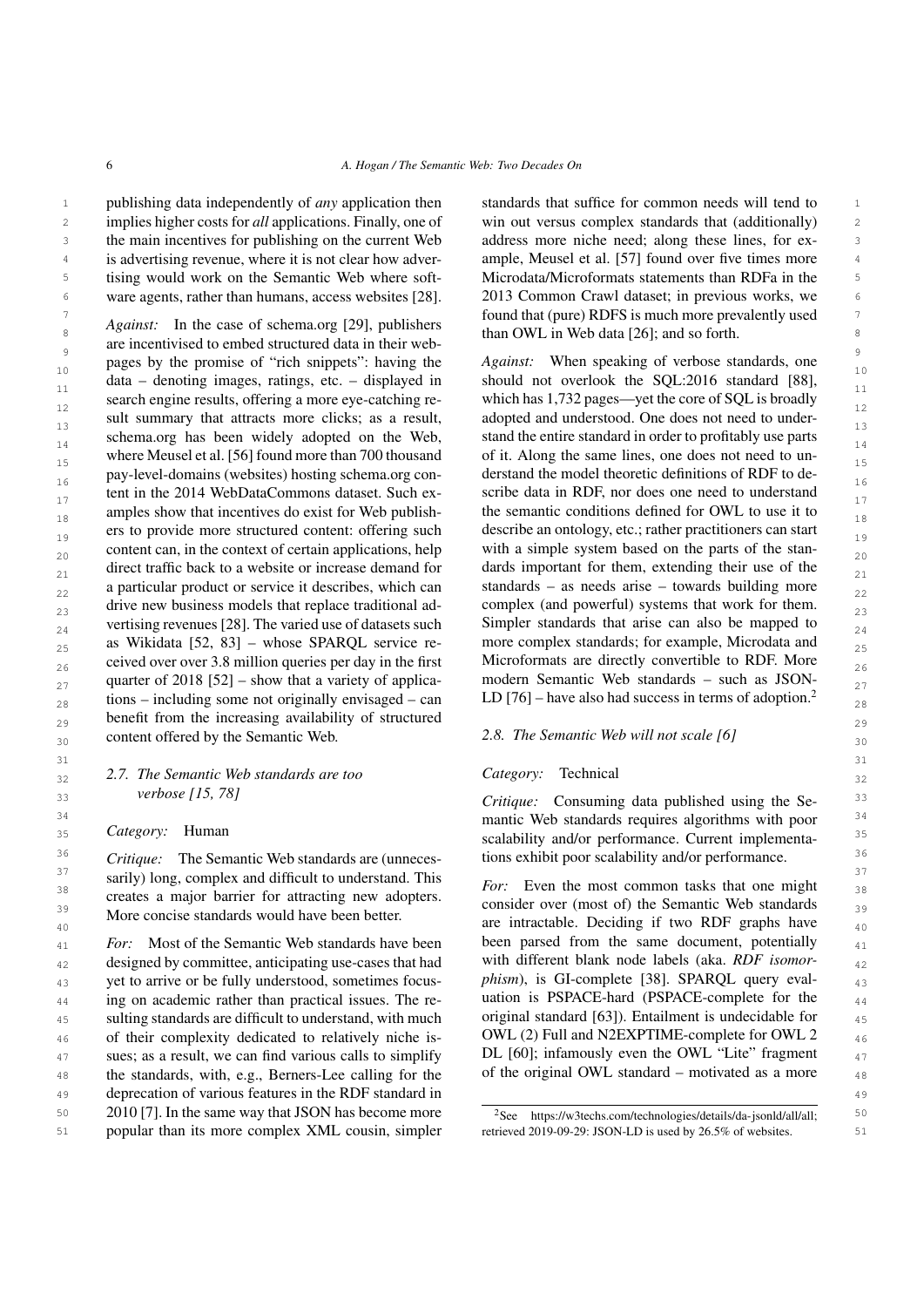1 terse fragment permitting more efficient reasoning – bulk have been created in an academic context for 1 2 2 was later found to have EXPTIME-complete entail-3 3 ment. Other experimental works have shown Semantic <sup>4</sup> Web query engines to be considerably outperformed lished; tools may rather be of a more prototypical na-<sup>5</sup> by relational databases; for example, with the Berlin ture; few resources are tested in terms of usability [44]; <sup>6</sup> SPARQL Benchmark, Bizer and Schultz [\[9\]](#page-14-29) show that, etc. On the other hand, newer competing technolo-<sup>7</sup> in some cases, MySQL can execute 13 times more  $\frac{1}{2}$  gies with more usable, developer-friendly resources <sup>8</sup> queries in a given time period than the best SPARQL are seeing more adoption, including formats such as Web query engines to be considerably outperformed

 $\frac{11}{10}$  to Semantic Web proposals, where for example the more popular than its closest SPARQL rival<sup>[3](#page-6-0)</sup>, Face- $\frac{12}{12}$  to be example the text of example the text of  $\frac{12}{11}$  being widely adopted for public complexity of SPAROL query evaluation is analogous book's GraphQL [\[32\]](#page-14-31) being widely adopted for public 13 13 query interfaces (versus SPARQL/Linked Data), etc. 14 14 The Semantic Web is thus left in the wake of alterna-15 15 plexity results rarely tell the whole story: the fact that there exists at least one input for which a task is dif-<br> $16$  tive, more lightweight, more usable technologies.  $\frac{17}{17}$  he for proctical inputs (see  $\theta$   $\theta$ , [381) Against ascele *Against*: While the Semantic Web could always ben- $\frac{18}{18}$  before plactical inputs (see, e.g., [50]). Exineving scale<br>efft from having more (usable) systems and tools, most  $\frac{18}{18}$  $\frac{19}{19}$  and emergency often requires trade-only, where by trade-<br>ing in completeness OWI reasoning has been shown standards have a variety of mature implementations to  $\frac{20}{20}$  in compressive  $\frac{20}{20}$  in compressive from  $\frac{20}{20}$  along similar choose from (including from well-known vendors such  $\frac{20}{20}$  $\frac{21}{21}$  as Oracle [\[84\]](#page-16-1), Amazon [\[90\]](#page-16-4), etc.). On the other hand,  $\frac{21}{21}$  $\frac{22}{2}$  and  $\frac{22}{2}$  intervals of the adoption of similar, competing technologies is an  $\frac{22}{2}$ <sup>23</sup> been defined that trade expressivity for efficiency of *opportunity* for the Semantic Web, as in the case of  $^{23}$ reasoning tasks [\[60\]](#page-15-25). More practically speaking, a poor opportunity for the Semantic Web, as in the case of  $_{24}$ 25 implementation does not refute its underlying idea. JSON-LD [76] successfully leveraging the popularity  $\frac{25}{25}$ 26 With this aside, some more recent benchmarks show, of JSON to help (implicitly) bridge the gap between  $\frac{26}{3}$  $_{27}$  for example, SPARQL engines being capable of out-<br> $_{27}$  developers and the Semantic Web. Along similar lines,  $_{28}$  performing graph databases and relational databases various works have looked at making property graphs  $_{28}$  $_{29}$  for more complex graph patterns [\[37\]](#page-14-30). Anecdotally, we  $-$  the model underlying many graph databases [3] – and  $_{29}$  $_{30}$  can also point to Wikidata's decision to use Semantic RDF graphs interoperable [21, 31]. The same story is  $_{30}$  $_{31}$  Web technologies (RDF, SPARQL, etc.) to publish and borne out with proposals such as GraphQL-LD [77],  $_{31}$  $_{32}$  manage its content, with positive (performance) re-<br>this time bridging GraphQL and SPARQL. What we  $_{32}$  $33$  sults [52]. Adoption of the Semantic Web standards by see, then, is increasing adoption of the core concepts  $33$  $_{34}$  major vendors – such as Oracle [84] and Amazon [90] underlying the Semantic Web: structured data formats,  $_{34}$  $_{35}$  - further help to (anecdotally) refute this criticism.  $_{\text{graph-based data modelling, public query APIs, etc.;}}$ *Against:* Such complexity results are not particular to Semantic Web proposals, where for example the complexity of SPARQL query evaluation is analogous to that for SQL [\[63\]](#page-15-24). More generally, worst-case comficult tells us little about how efficient solutions might be for practical inputs (see, e.g., [\[38\]](#page-14-28)). Achieving scale and efficiency often requires trade-offs, where by trading in completeness, OWL reasoning has been shown to scale to billions of triples [\[66,](#page-15-16) [80\]](#page-16-16); along similar lines, a variety of tractable profiles of OWL 2 have been defined that trade expressivity for efficiency of manage its content, with positive (performance) results [\[52\]](#page-15-14). Adoption of the Semantic Web standards by major vendors – such as Oracle [\[84\]](#page-16-1) and Amazon [\[90\]](#page-16-4) – further help to (anecdotally) refute this criticism.

#### $38$   $100$   $11$   $1$ *2.9. The Semantic Web lacks usable systems & tools [\[15\]](#page-14-9)*

<sup>41</sup> *Critique:* Practitioners who are initially interested <sup>41</sup> <sup>42</sup> in adopting Semantic Web technologies are quickly *Categories:* Economic, Social, Technical<sup>42</sup> <sup>43</sup> alienated by a lack of usable tools for their use-cases. 44 44

45 *For*: While one may argue that end-users need not  $\frac{3 \text{https://db-enigines.com/en/ranking ranks graph databases (in-45)}{3 \cdot \text{https://db-enigines.com/en/ranking ranks graph databases)}{3 \cdot \text{https://db-enigines.com/en/ranking ranks graph databases}}$ 46 **understand the Semantic Web to benefit from it – that** cluding SPARQL engines) in terms of popularity, where as of 46 47 the Semantic Web is something "under the hood" pow- 2019/05/25, Neo4j is ranked first (49.46 points), while the highest-48 ering end-user applications – such an argument still  $\frac{48}{4}$  and  $\frac{48}{4}$  engine – virtuoso – is ranked ntm (2.73 points). 49 Supposes the availability of systems, tools, etc., for this search this as a "hijacking strategy" (e.g. ISON-ID "hijack. 49 50 building these applications. While many systems and ing" JSON, adding a core Semantic Web principle), expressing the <sup>50</sup> 51 51 tools have been developed for the Semantic Web, the

<sup>9</sup> store tested (Sesame) considering comparable queries. ISON/Microdata/Microformats being more popular <sup>10</sup> *Against:* Such complexity results are not particular than RDF [\[57\]](#page-15-23), the Neo4j graph database being far bulk have been created in an academic context for the purposes of proving a concept described in a paper. Systems often go offline after the paper is pubture; few resources are tested in terms of usability [\[44\]](#page-15-26); etc. On the other hand, newer competing technologies with more usable, developer-friendly resources are seeing more adoption, including formats such as JSON/Microdata/Microformats being more popular tive, more lightweight, more usable technologies.

36 36 with some syntactic glue, these advances can be lever-37 2.9. The Semantic Web lacks usable systems  $\&$  aged as advances, in turn, for the Semantic Web.<sup>[4](#page-6-1)</sup> 37 JSON-LD [\[76\]](#page-16-13) successfully leveraging the popularity of JSON to help (implicitly) bridge the gap between developers and the Semantic Web. Along similar lines, various works have looked at making property graphs – the model underlying many graph databases [\[3\]](#page-14-32) – and RDF graphs interoperable [\[21,](#page-14-33) [31\]](#page-14-34). The same story is borne out with proposals such as GraphQL-LD [\[77\]](#page-16-17),

#### 39 39 *2.10. The Semantic Web advocates decentralisation,* 40 40 *Categories:* Human, Technical *which is too costly [\[78\]](#page-16-8)*

*Categories:* Economic, Social, Technical

<span id="page-6-0"></span><sup>3</sup><https://db-engines.com/en/ranking> ranks graph databases (including SPARQL engines) in terms of popularity, where as of 2019/05/25, Neo4j is ranked first (49.46 points), while the highestranked SPARQL engine – Virtuoso – is ranked fifth (2.73 points).

<span id="page-6-1"></span><sup>4</sup> In a signed public comment in the questionnaire described later, Staab refers to this as a "*hijacking strategy*" (e.g., JSON-LD "hijacking" JSON, adding a core Semantic Web principle), expressing the opinion that is is an excellent way forward.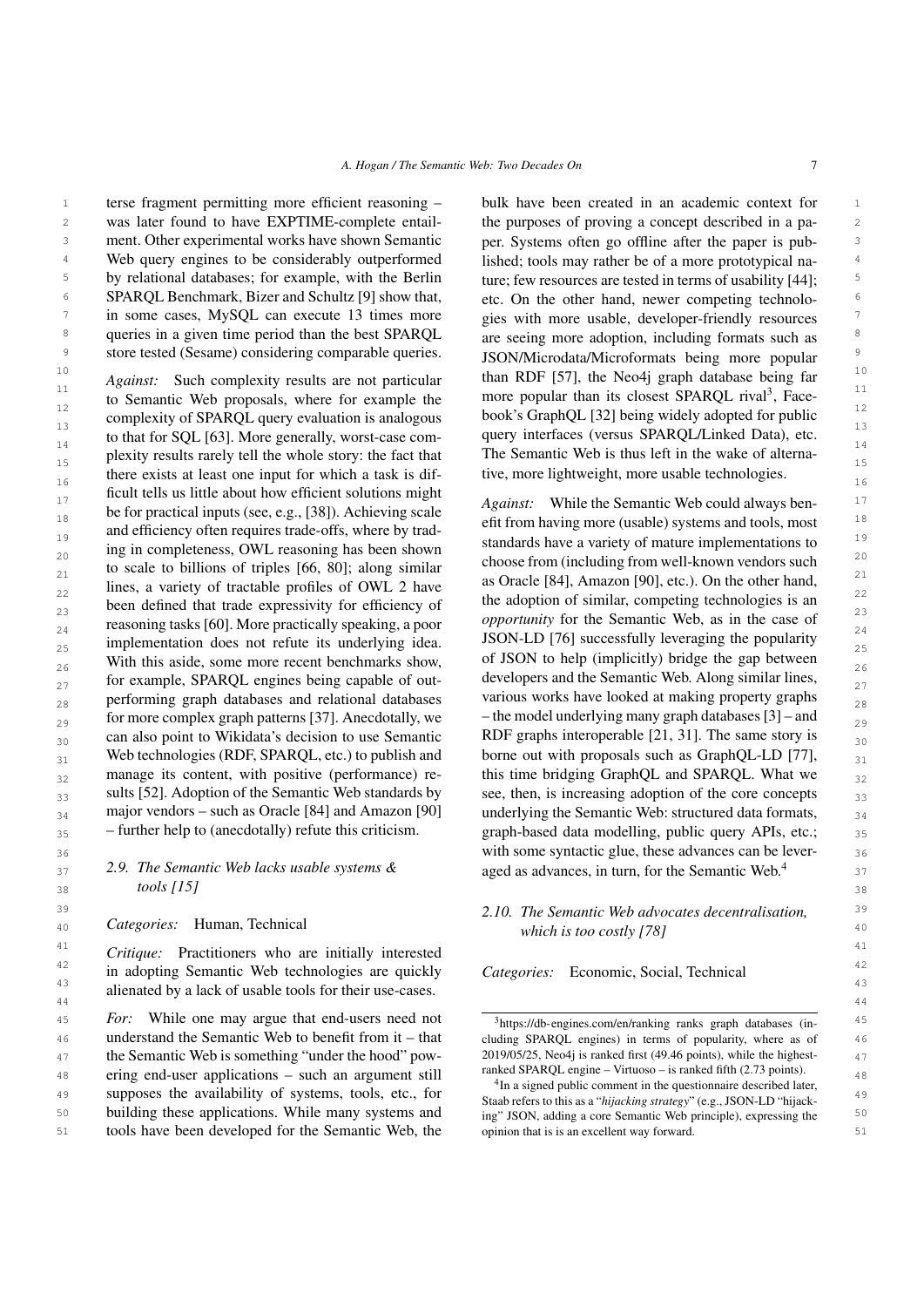1 1 *Critique:* The original vision of the Semantic Web is 2 2 a decentralised one (where, e.g., individual health care <sup>3</sup> providers host their own web-site with their own struc-<br><sup>3</sup> We have, thus far, presented ten points critiquing the <sup>4</sup> tured content). On the other hand, on the current Web, Semantic Web, arguing both for and against each in-<sup>5</sup> centralisation has become the predominant paradigm dividual point; the goal in each case was not to reach <sup>5</sup> <sup>6</sup> (considering Google Eacehook etc.) Decentralising a verdict, but rather to understand possible arguments <sup>7</sup> the Semantic Web is too costly **the Semantic Web is too costly on both sides. We are now rather interested to see** centralisation has become the predominant paradigm (considering Google, Facebook, etc.). Decentralising the Semantic Web is too costly.

*For:* Berners-Lee et al. [\[8\]](#page-14-1) talk about individual broadly, think of the current state of adoption of the Se-<sup>10</sup> providers (doctors, physical therapists, etc.) hosting mantic Web, what impact it could have in future, what <sup>11</sup> their own websites and agents, giving a decentralised they view as the main success stories thus far, and fi-<sup>12</sup> setting for the Semantic Web. However, the Web has hally, what they think of the previously raised points of 12 <sup>13</sup> tended more and more towards centralisation with in-<br><sup>13</sup> tended more and more towards centralisation with in-<br>**critique.** We are particularly interested in the perspec-<sup>14</sup> dividual providers rather collecting on central spe-<br>tives of experts in the Semantic Web who have read <sup>14</sup> 15 is defined website For example rather than begins and worked extensively on the topic and can thus of-<br>and worked extensively on the topic and can thus of-16 16 fer a more informed opinion; it is important to keep in 17 17 mind, however, that targetting experts in this way may 18 18 in turn lead to a pro-Semantic Web bias. <sup>19</sup> <sup>19</sup> quoted for the semantic web have involved some lever<br>We designed a questionnaire for these issues and <sup>19</sup> 20 of centralisation: Wikidata [83] centralises data cre-<br>sent it to the W3C Semantic Web mailing list<sup>[5](#page-7-1)</sup> solic-<br>20  $_{21}$  ation and curation, schema.org [29] centralises the iting responses. All questions were left optional. The  $_{21}$  $_{22}$  schema/ontology, and so forth. Decentralisation incurs questionnaire was open to responses from May 12<sup>th</sup>  $_{22}$ 23 significant conceptual and practical costs in terms of to May  $25<sup>th</sup>$ , 2019, in which time 113 responses were 23  $_{24}$  design, performance, etc. In terms of querying, for ex-<br>collected. In this section we present the details of the  $_{24}$ 25 ample, Schmidt et al. [71] demonstrate that local query questionnaire and the responses received. Additional 25 26 processing is often orders of magnitude more efficient material is available online for the purposes of further 26 <sup>27</sup> than federated querying over endpoints, even when analysis, including details of the questionnaire design, <sup>27</sup> 28 statistics about remote data are made available for op- individual responses, public comments, keywords of 28 <sup>29</sup> imisation purposes. More generally, no precedent ex-<br><sup>29</sup> success stories, and word clouds in SVG format [39]. <sup>30</sup> ists in the Semantic Web setting for the type of decen-<br><sup>30</sup>  $31$  tralised infrastructure envisaged by Berners-Lee [\[8\]](#page-14-1).  $31$  Expertise of Participants setting for the Semantic Web. However, the Web has tended more and more towards centralisation, with individual providers rather collecting on central, specialised websites. For example, rather than hosting personal websites, most people rather host profiles on social networks. Likewise success stories sometimes quoted for the Semantic Web have involved some level of centralisation: Wikidata [\[83\]](#page-16-3) centralises data creation and curation, schema.org [\[29\]](#page-14-5) centralises the schema/ontology, and so forth. Decentralisation incurs significant conceptual and practical costs in terms of design, performance, etc. In terms of querying, for example, Schmidt et al. [\[71\]](#page-15-27) demonstrate that local query statistics about remote data are made available for op-

33 Against: There is an emergent public awareness of The questionnaire began with two questions to as-<sup>34</sup> the problems associated with growing centralisation certain the self-assessed level of expertise of the re-<sup>35</sup> in terms of users' privacy, control of data, etc. Along spondent in terms of Semantic Web topics. The first <sup>36</sup> these lines, the recently standardised Linked Data Plat- question asked respondents to select one of the follow- $37$  form [\[75\]](#page-16-18), along with projects such as Solid [\[53\]](#page-15-28), not and ng options regarding their own level of expertise: <sup>38</sup> only further a decentralised vision of the Semantic  $\bigcirc$  Zero expertise (e.g., I have not read about the topic nor worked <sup>39</sup> Web, but also position the Semantic Web as a path to-<br><sup>39</sup> on the topic) 40 wards a more decentralised Web. Abstractly, the bene-<br>  $\bigcirc$  Some expertise (e.g., I have read about the topic but not 40 <sup>41</sup><br>a fits of centralisation versus decentralisation are mostly  $\bigcirc$  considerable experies (e.g. I have read about the topic and  $42$  Have read about the topic and<br> $42$   $\rightarrow$   $42$   $\rightarrow$   $42$   $\rightarrow$   $42$   $\rightarrow$   $42$   $\rightarrow$   $42$   $\rightarrow$   $42$  $\frac{43}{44}$  technology continues to improve. Conversely, the  $\frac{43}{44}$  o Strong expertise (e.g., I have read and worked extensively on technology continues to improve. Conversely, the  $^{14}$   $\circ$  Strong expertise (e.g., I have read and worked extensively on  $45$  benefits of decentralisation versus centralisation are  $45$  $_{46}$  mostly social, be they upholding privacy, avoiding The results are shown in Figure [1,](#page-8-0) indicating strong  $_{46}$  $_{47}$  hegemony and monopoly, averting censorship, etc.— expertise on the Semantic Web amongst respondents,  $_{47}$  $_{48}$  benefits that will at least remain constant, or more as was the goal of the questionnaire: to target experts.  $_{48}$ 49 49 likely grow, over time. Asymptotically speaking, the 50 **Figure 1 EXECUTE:** 50 **CONSTRIGHTER 150** 50 **FIGURE 1 S**  $s_{\text{semantic-web@w3.org}}$ ; we also asked that members share 50 51 time, increasingly dominate those of centralisation. the list with others who might be interested. 51 wards a more decentralised Web. Abstractly, the benetechnological—benefits that will inevitably shrink as mostly social, be they upholding privacy, avoiding hegemony and monopoly, averting censorship, etc. benefits that will at least remain constant, or more relative benefits of decentralisation will thus, over

## <span id="page-7-0"></span>3. Questionnaire

8
what members of the Semantic Web community, more 8 We have, thus far, presented ten points critiquing the Semantic Web, arguing both for and against each inbroadly, think of the current state of adoption of the Semantic Web, what impact it could have in future, what they view as the main success stories thus far, and fi-

> material is available online for the purposes of further analysis, including details of the questionnaire design, success stories, and word clouds in SVG format [\[39\]](#page-14-35).

# *3.1. Expertise of Participants*

The questionnaire began with two questions to ascertain the self-assessed level of expertise of the respondent in terms of Semantic Web topics. The first question asked respondents to select one of the following options regarding their own level of expertise:

- $\bigcirc$  Zero expertise (e.g., I have not read about the topic nor worked on the topic)
- worked on the topic)
- worked occasionally on the topic)
- the topic)

<span id="page-7-1"></span>the list with others who might be interested.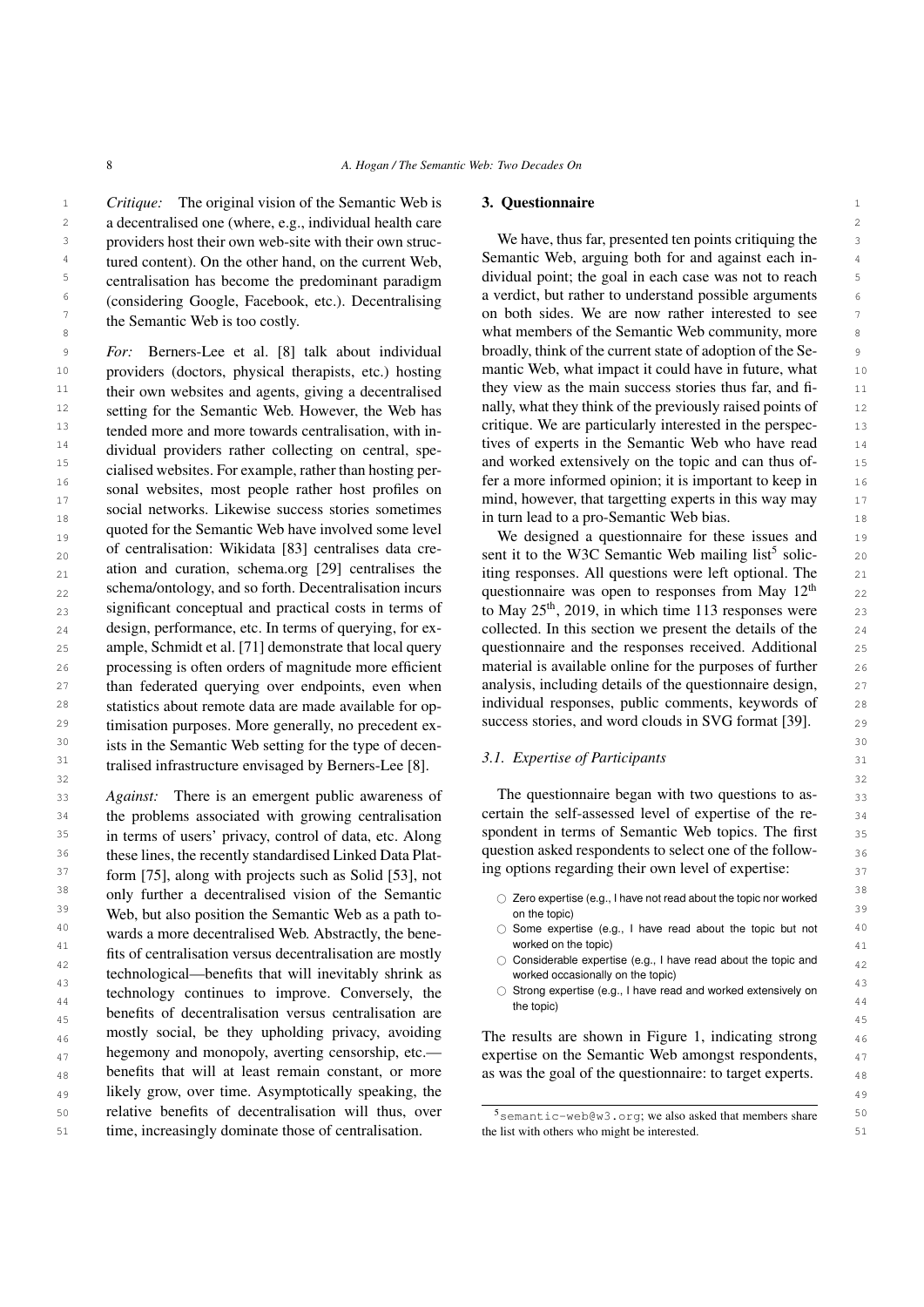*A. Hogan / The Semantic Web: Two Decades On* 9



<span id="page-8-1"></span>Fig. 2. Type of expertise of respondents in terms of *Acad*emia, *Ind*ustry, *Other*, and combinations thereof.

<sup>25</sup> experise was manny relating to academia, moustly, or Q5: regarding current impact in settings other than the <sup>25</sup> 26 26 Web, responses were weighted towards the cen-We were further interested to know if respondents' expertise was mainly relating to academia, industry, or other settings; we thus asked respondents to select all that applied to them from the following:

- year of experience).
- $\Box$  I have worked on the Semantic Web in industry (more than 1 year of experience).
- $\Box$  I have worked on the Semantic Web outside of both academia and industry (more than 1 year of experience).
- $34$  $\Box$  None of the above

35 The results shown in Figure [2](#page-8-1) reveal that 63.7% of re-<br>While respondents tend to be reserved about the ex-<br>35  $36$  spondents have an academic background, while  $42.5\%$  tent to which the Semantic Web has been realised and  $36$ (also) have an industrial background.<sup>[6](#page-8-2)</sup>

## *3.2. Realisation and Impact*

<sup>41</sup> 41 **In** order to understand to what extent the respon-<br><sup>41</sup> <sup>42</sup> dents believe that the original vision of the Semantic We also performed a two-tailed z-test to look for <sup>42</sup> 43 Web has been already realised, to what extent they be-<br>43 Web has been already realised, to what extent they be-<br>5 statistically-significant differences in mean responses <sup>44</sup> lieve it can be realised in future, the impact it has had for each of the six questions between the 40 respon-45 thus far and the impact it will have (in terms of both the dents who have only worked in academy (i.e., the 45 46 Web and other settings), we posed the questions shown Acad (Only) group of Figure [2\)](#page-8-1) and all other respon-47 in Figure 3 to the participants. The results are shown in dents; with  $\alpha = 0.05$ , we found no such statistically-<br> $\alpha$   $\alpha$   $\beta$   $\beta$ 48 Figure 4, displaying the distribution of votes, as well significant differences. The most notable difference 48 Web has been already realised, to what extent they be-Web and other settings), we posed the questions shown in Figure [3](#page-10-0) to the participants. The results are shown in Figure [4,](#page-10-1) displaying the distribution of votes, as well

<span id="page-8-2"></span><sup>6</sup>We highlight a possible ambiguity in the question for what students should choose (noticed after posting the questionnaire).

- 
- 
- 
- 20 **Q4: regarding future impact on the Web, responses** 20  $_{21}$  Fig. 2. Type of expertise of respondents in terms of *Academia*, were weighted towards an optimistic view, with  $_{21}$ *22 Industry, Other,* and combinations thereor.  $\frac{22}{2}$  **76** respondents indicating their belief that Seman-23 23 tic Web technologies will play a significant or key  $24$  we were future interested to know it respondents role on the future Web;  $24$
- $27$  and applied to them from the following. The tree that while Semantic Web technologies play  $27$  $^{28}$   $\hfill$  I have worked on the Semantic Web in academia (more than 1  $\hfill$  some role, they do not play a key role;  $\hfill$   $^{28}$ some role, they do not play a key role;
- 29 29 Q6: regarding future impact in settings other than 30 **I** I have worked on the Semantic Web in industry (more than 1 the Web, responses were again weighted towards 30 31 31 optimism, with 76 respondents again indicating 32 32 their belief that Semantic Web technologies will  $33 \Box$  None of the above.  $33 \Box$  None of the above.  $33 \Box$

 $37$  (also) have an industrial background.<sup>6</sup> the impact that related technologies have had thus far,  $37$  $\frac{38}{38}$  they tend to be much more positive regarding the fu-39 3.2. Realisation and Impact **1996** ture; per Q2, however, the bright future they envisage 39 40 40 for the Semantic Web does not necessarily depend on While respondents tend to be reserved about the extent to which the Semantic Web has been realised and completely realising the original vision.

49 49 was for Q6, with means of 3.615 and 3.931, respec- $\frac{60}{100}$  The substraint a possible ambiguity in the question for what stu-<br>tively, for the academic-only group and the other 50 51 dents should choose (noticed after posting the questionnaire). group, suggesting that the latter group may believe 51 We also performed a two-tailed *z*-test to look for for each of the six questions between the 40 respondents who have only worked in academy (i.e., the

<span id="page-8-0"></span>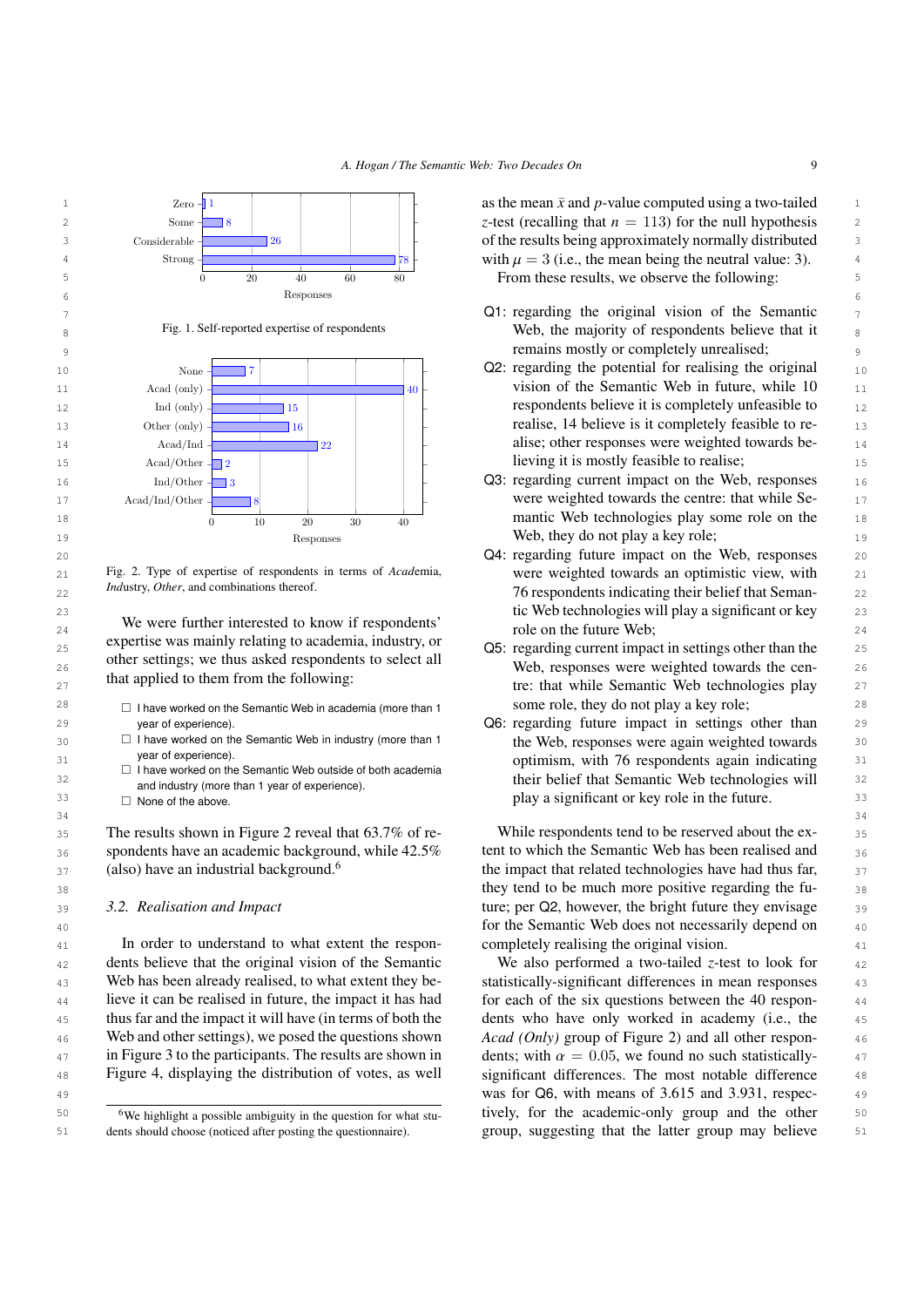1 1 more in the potential impact of the Semantic Web for 2 2 settings not directly involving the Web than the former  $\alpha$ , the difference was not statistically significant.

## *3.3. Success Stories*

We next asked respondents to list success stories they associate with the Semantic Web; specifically:

What are the main success stories that you would associate with the Semantic Web thus far (if any)? Please specify one per line; you may use simple keywords referring to the name of a technology, system, standard, dataset, project, etc.

A text field was provided below the question.

 $^{16}$  A total of 90 non-empty responses were conected.  $^{2}$  garding the highlighted issue (if any), selecting zero- $17$  In order to summarise the main success stories mental to-many from RDF (data model), RDFS, OWL and  $17$ 18 18 SPARQL. By way of example, Figure [6](#page-11-1) shows the <sub>19</sub> ration. While some respondents provided keywords question issued for point (8); the same structure was 19  $_{20}$  on individual lines, others rather answered with  $\pi$  followed for other points, with C1 and C2 posed for all  $_{20}$ 21 sentences or paragraphs of free text; in these cases,  $\mu$  points, and C3 posed for points (7–9).  $_{22}$  we manually extracted a list of keywords from such  $_{22}$  The results for C1 – level of agreement with re- $_{23}$  rext. While some responses referred to concrete stan-<br>spect to the current state of the Semantic Web – are  $_{23}$  $_{24}$  dards, datasets, initiatives, etc., other responses rather summarised for all ten points of critique in Figure [7,](#page-11-2)  $_{24}$  $_{25}$  referred to more general concepts and domains. Re-<br>again showing the mean  $\bar{x}$  and *p*-value computed as  $_{25}$  $_{26}$  garding the latter cases, distinct but related terms  $-$  before. We see that respondents were most in agree-  $_{26}$ 27 such as biology, bioinformatics, life sciences, etc.  $-$  ment with the critiques regarding (9) a lack of usable 27  $_{28}$  were used by different respondents, potentially "split- tools, (6) a lack of incentives, and (3) a lack of toler- 28  $_{29}$  ting the vote  $\gamma$ ; in such cases, we manually selected and ance to unreliable publishers. On the other hand, they  $_{29}$  $_{30}$  mapped related terms to a canonical term (e.g., in the mostly disagreed with the idea that (2) advances in Ma-  $_{30}$ 31 previous case, we selected bioinformatics). A total of chine Learning render the Semantic Web redundant, 31 A total of 90 non-empty responses were collected. In order to summarise the main success stories mentioned, the raw responses required some manual curation. While some respondents provided keywords on individual lines, others rather answered with full sentences or paragraphs of free text; in these cases, we manually extracted a list of keywords from such text. While some responses referred to concrete standards, datasets, initiatives, etc., other responses rather referred to more general concepts and domains. Regarding the latter cases, distinct but related terms – such as biology, bioinformatics, life sciences, etc. – were used by different respondents, potentially "splitting the vote"; in such cases, we manually selected and mapped related terms to a canonical term (e.g., in the previous case, we selected bioinformatics). A total of 394 occurrences of 136 unique keywords were found.

33 33 Figure [5](#page-11-0) illustrates the main success stories ref-<sub>34</sub> erenced in the responses, with schema.org [29] be-<br>Looking to the future, the results for C2 are pre-<br>34 <sup>35</sup> ing the most referenced project. Knowledge Graphs sented in Figure [8;](#page-11-3) while in general we see few re- $36$  (e.g., [16, 33, 47, 65, 73, 74]), Wikidata [83] and DB- sponses indicating that the presented issue is insur-37 pedia [50] fill the next positions, followed by two key- mountable (option 1), we see many responses indica-38 words often mentioned side-by-side: Bioinformatics tive of major obstacles (option 2) to be overcome. 38 39 and Ontologies. Linked Data was next, followed by More generally, the most critical challenges that the 39 40 **a** sequence of three standards: RDF, JSON-LD and Semantic Web must face in future according to the re-41 SPARQL. Informally, we noticed a number of clus-<br>spondents are (6) a lack of incentives, and (3) a lack 41 <sup>42</sup> ters of responses: (1) those focused on the Web and of tolerance to unreliable publishers; when compared <sup>42</sup> 43 Public Datasets, including search engines, embedded to responses for the current state of the Semantic Web, 43 44 meta-data, Wikidata, DB pedia; etc.; (2) those focused respondents are slightly more optimistic regarding (9) <sup>45</sup> on Semantics, including the use of ontologies in spe- a lack of usable tools. Conversely, respondents do not 46 cific domains, particularly bioinformatics; (3) those fo- see (2) redundant w/ML or (5) costly publishing as 46 <sup>47</sup> cused on Enterprises, particularly relating to Knowl- posing major challenges relative to other issues. 48 48 edge Graphs, Data Integration and Data Governance, 49 etc.; and (4) those focused on the Public Sector, includ- cussed (Economic, Human, Social, Technical), from 49 50 50 ing relevant initiatives within governments, libraries, erenced in the responses, with schema.org [\[29\]](#page-14-5) being the most referenced project. Knowledge Graphs (e.g., [\[16,](#page-14-7) [33,](#page-14-6) [47,](#page-15-8) [65,](#page-15-7) [73,](#page-16-6) [74\]](#page-16-5)), Wikidata [\[83\]](#page-16-3) and DBpedia [\[50\]](#page-15-29) fill the next positions, followed by two keywords often mentioned side-by-side: Bioinformatics and Ontologies. Linked Data was next, followed by a sequence of three standards: RDF, JSON-LD and SPARQL. Informally, we noticed a number of clusters of responses: (1) those focused on the Web and Public Datasets, including search engines, embedded meta-data, Wikidata, DBpedia; etc.; (2) those focused on Semantics, including the use of ontologies in specific domains, particularly bioinformatics; (3) those foetc.; and (4) those focused on the Public Sector, includmuseums, etc.

#### *3.4. Reaction to Critique*

3 3 group; however, as aforementioned, with *<sup>p</sup>* <sup>≈</sup> <sup>0</sup>.<sup>131</sup> <  $\alpha$ , the difference was not statistically significant.  $\alpha$  on the ten points of critique presented previously. More 5 5 specifically, we presented the title and description of 6 3.3. Success Stories Stories and the cach point of critique as given in Section [2](#page-2-0) without the 6 7 7 associated arguments for or against. We then asked re-<sup>8</sup> We next asked respondents to list success stories spondents to indicate the extent to which they agreed <sup>8</sup> <sup>9</sup> they associate with the Semantic Web; specifically: with the stated critique, both in terms of the current <sup>9</sup> 10 10 state of the Semantic Web, as well as how significant 11 what are the main success stories that you would associate with an obstacle it might pose to future development and 11 12 12 adoption of the Semantic Web. In the cases of points <sup>13</sup> ogy, system, standard, dataset, project, etc. (7) verbose standards, (8) does not scale and (9) lacks <sup>13</sup> 14 14 usable tools, we further ask respondents to indicate 15 A text held was provided below the question. The standards they believe to be most problematic re-The next part of the questionnaire sought feedback

 $32$  394 occurrences of 136 unique keywords were found.  $\qquad$  and that (10) decentralisation is too costly. Other critiques rather saw a balance of responses.

posing major challenges relative to other issues.

51 51 which there was most agreement related predomi-With respect to the four categories previous dis-Figures [7](#page-11-2) and [8,](#page-11-3) we observe that the criticisms for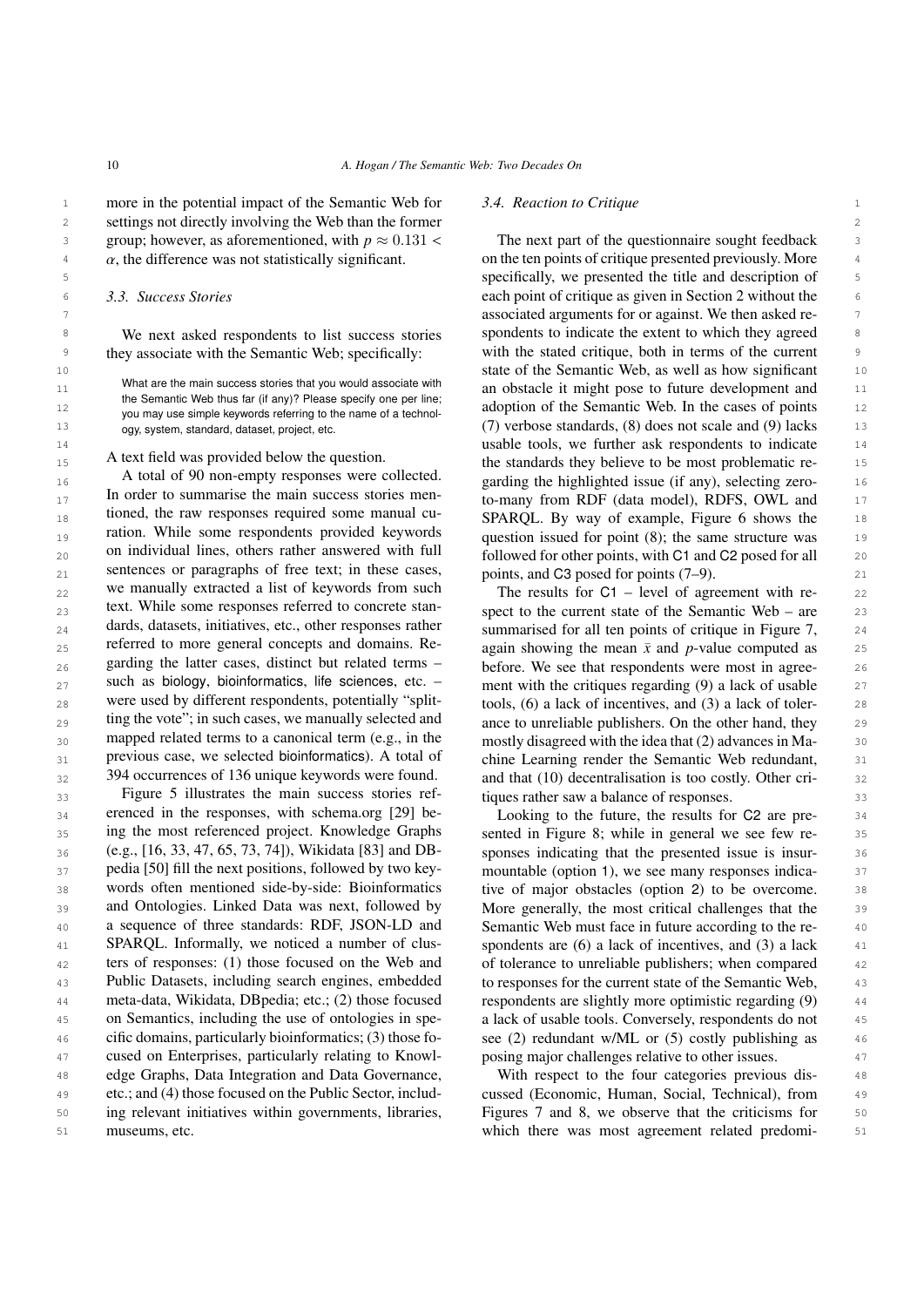| sites of different health care providers and returns those within a certain distance from the user's home offering treatments covered by the<br>user's insurance plan (according to the insurer's website), with excellent ratings (according to a trusted third-party website), and with open |                   |                                                                                             |                                              |               |                   |                                                             |                                                       |                                              |
|------------------------------------------------------------------------------------------------------------------------------------------------------------------------------------------------------------------------------------------------------------------------------------------------|-------------------|---------------------------------------------------------------------------------------------|----------------------------------------------|---------------|-------------------|-------------------------------------------------------------|-------------------------------------------------------|----------------------------------------------|
| appointments matching the user's availability (based on the user's local calendar).                                                                                                                                                                                                            |                   |                                                                                             |                                              |               |                   |                                                             |                                                       |                                              |
| Q1. As of May 2019, to what extent do you believe that Berners-Lee et al.'s 2001 vision of the Semantic Web has been realised in practice?                                                                                                                                                     |                   |                                                                                             |                                              |               |                   |                                                             |                                                       |                                              |
| Completely unrealised                                                                                                                                                                                                                                                                          |                   | $\delta$                                                                                    | $\sigma$                                     | $\sigma^4$    | $\frac{5}{\circ}$ | Completely realised                                         |                                                       |                                              |
| Q2. Independent of the current state, to what extent do you believe that Berners-Lee et al.'s 2001 vision of the Semantic Web is feasible to<br>realise, in practice, within the short-to-medium term?                                                                                         |                   |                                                                                             |                                              |               |                   |                                                             |                                                       |                                              |
| Completely unfeasible                                                                                                                                                                                                                                                                          | $\frac{1}{\circ}$ | $\delta$                                                                                    | $\sigma$                                     | $\dot{\odot}$ | $\sigma$          |                                                             | Completely feasible (or it has already been realised) |                                              |
| Q3. To what extent do you believe that Semantic Web technologies play an important role on the current Web?                                                                                                                                                                                    |                   |                                                                                             |                                              |               |                   |                                                             |                                                       |                                              |
| They play no role                                                                                                                                                                                                                                                                              |                   | $\begin{array}{ccc} 1 & 2 & 3 & 4 \\ \bigcirc & \bigcirc & \bigcirc & \bigcirc \end{array}$ |                                              |               | $\frac{5}{\circ}$ | They play a key role                                        |                                                       |                                              |
| Q4. To what extent do you believe that Semantic Web technologies will play an important role on the future Web?                                                                                                                                                                                |                   |                                                                                             |                                              |               |                   |                                                             |                                                       |                                              |
| They will play no role                                                                                                                                                                                                                                                                         |                   | $\delta$                                                                                    | $\delta$                                     | $\sigma$      | $\frac{5}{\circ}$ | They will play a key role                                   |                                                       |                                              |
| Q5. To what extent do you believe that Semantic Web technologies currently play an important role in settings not directly involving the Web?                                                                                                                                                  |                   |                                                                                             |                                              |               |                   |                                                             |                                                       |                                              |
|                                                                                                                                                                                                                                                                                                |                   |                                                                                             |                                              |               |                   |                                                             |                                                       |                                              |
| They play no role                                                                                                                                                                                                                                                                              | Ó                 | $\delta$                                                                                    | $\delta$                                     | $\sigma^4$    | $\frac{5}{\circ}$ | They play a key role                                        |                                                       |                                              |
| Q6. To what extent do you believe that Semantic Web technologies will play an important future role in settings not directly involving the Web?                                                                                                                                                |                   |                                                                                             |                                              |               |                   |                                                             |                                                       |                                              |
| They will play no role                                                                                                                                                                                                                                                                         | Ω                 | $\delta$                                                                                    | $\delta$                                     | $\sigma$      | $\sigma$          | They will play a key role                                   |                                                       |                                              |
|                                                                                                                                                                                                                                                                                                |                   |                                                                                             |                                              |               |                   | Fig. 3. Realisation and impact section of the questionnaire |                                                       |                                              |
|                                                                                                                                                                                                                                                                                                |                   |                                                                                             |                                              |               |                   |                                                             |                                                       |                                              |
| Q1<br>Q <sub>2</sub>                                                                                                                                                                                                                                                                           |                   |                                                                                             | Q <sub>3</sub>                               |               |                   | Q4                                                          | Q5                                                    | Q6                                           |
| 60<br>60<br>50                                                                                                                                                                                                                                                                                 | 60                |                                                                                             |                                              |               | 60                |                                                             | 60                                                    | 60<br>45                                     |
| 50<br>50<br>44<br>3436<br>40<br>40                                                                                                                                                                                                                                                             | 50<br>40          | 32                                                                                          | 43                                           |               | 50<br>40          | 41<br>35                                                    | 50<br>38<br>40                                        | 50<br>40                                     |
| 30<br>30<br>18                                                                                                                                                                                                                                                                                 | 30                |                                                                                             | 25                                           |               | 30                | $22\,$                                                      | 30<br>28<br>30                                        | 31<br>30<br>21                               |
| 20<br>20<br>-14<br>10<br>$10\,$<br>8<br>10                                                                                                                                                                                                                                                     | 20                |                                                                                             |                                              | 9             | 20                | 13                                                          | 20<br>11                                              | 20<br>12                                     |
| 10<br>$\overline{0}$<br>$\Omega$<br>$\Omega$                                                                                                                                                                                                                                                   | 10<br>$\Omega$    | 3                                                                                           |                                              |               | 10<br>$\Omega$    |                                                             | 10<br>$\Omega$                                        | 10                                           |
| 1 2 3 4 5<br>1 2 3 4 5                                                                                                                                                                                                                                                                         |                   |                                                                                             | 1 2 3 4 5                                    |               |                   | 1 2 3 4 5                                                   | 1 2 3 4 5                                             | 1 2 3 4 5                                    |
| $\bar{x} \approx 2.446$<br>$\bar{x} \approx 3.232$<br>$p \approx 0.000$<br>$p \approx 0.031$                                                                                                                                                                                                   |                   |                                                                                             | $\bar{x} \approx 3.045$<br>$p \approx 0.627$ |               |                   | $\bar{x} \approx 3.910$<br>$p \approx 0.000$                | $\bar{x} \approx 3.164$<br>$p \approx 0.089$          | $\bar{x} \approx 3.819$<br>$p \approx 0.000$ |

<span id="page-10-1"></span> $_{39}$  nantly to Human issues: (3) unreliable publishers, (7)  $\qquad 2.450$  for the academic-only group, versus 2.986  $_{39}$ verbose standards, and (9) lacks usable tools; on the for the other group – indicating that the academicother hand, respondents tended to disagree with purely only group tends to view noisy/deceptive data as  $_{41}$  $_{42}$  Technical issues: (2) redundant w/ML, and (8) won't a greater future obstacle for the Semantic Web.  $_{43}$  scale. These results suggest that respondents see more  $-$  C1: *Won't Scale* The means were different with  $_{43}$ pressing issues relating to the human aspect of Seman-<br>tic Web technologies rather than the technical aspect.<br>academic only group versus 3.507 for the other nantly to Human issues: (3) unreliable publishers, (7) verbose standards, and (9) lacks usable tools; on the other hand, respondents tended to disagree with purely Technical issues: (2) redundant w/ML, and (8) won't scale. These results suggest that respondents see more pressing issues relating to the human aspect of Semantic Web technologies rather than the technical aspect.

46 Within these results, we again look at the differ-<br>group – indicating that the academic-only group are between the respondents with only academic ex-<br>tends to agree more that scalability is currently a <sup>48</sup> experience and other respondents; we find statistically-<br><sup>48</sup> significant issue facing the Semantic Web. Within these results, we again look at the difference between the respondents with only academic experience and other respondents; we find statisticallysignificant differences for three questions:

50  $-$  C2: *Unreliable publishers* The means were dif-<br>50  $\mu \approx 0.002$   $-$  2.775 for the 50 51 **ferent with statistical significance (** $p \approx 0.002$ **) – academic-only group, versus 3.411 for the other** 51

<span id="page-10-0"></span>

- $_{45}$  tic web technologies rather than the technical aspect.  $_{\text{academic-only group, versus } 3.507 \text{ for the other }_{\text{45}}$
- $_{49}$  significant differences for the questions.  $-$  C2: *Won't Scale* The means were different with  $_{49}$ statistical significance ( $p \approx 0.002$ ) – 2.775 for the academic-only group, versus 3.411 for the other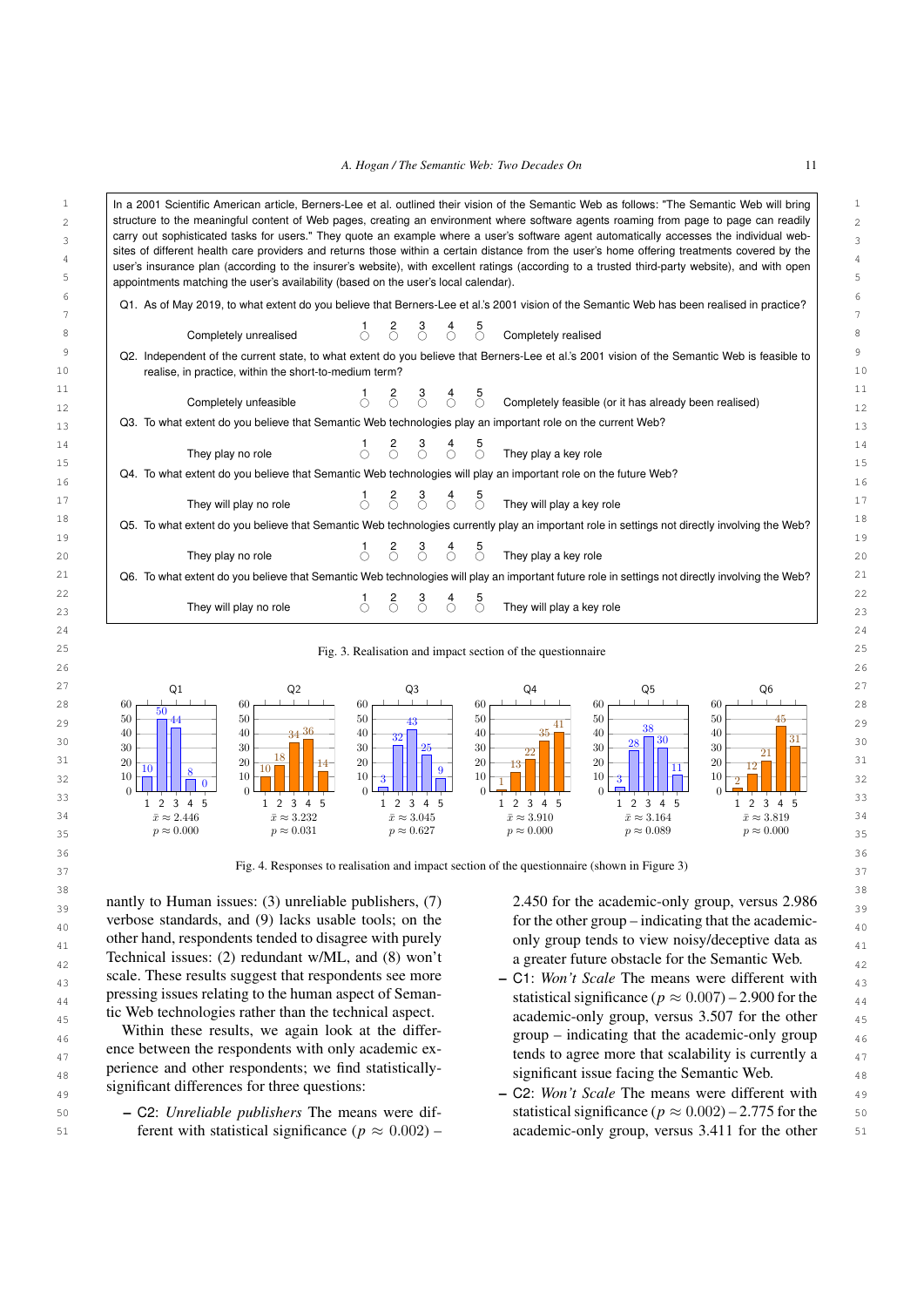# 12 *A. Hogan / The Semantic Web: Two Decades On*

| Uniprot<br>Wikimedia<br><b>RDFS</b><br>nterprise<br><b>FRBROO</b><br>$APIs$ Life S<br>Scania Knowledge Graph<br>Healthcare<br><b>Gene Ontology</b><br><b>Querying</b> Yosemite Project  | № Keyword                                                                          | Count                                       |
|-----------------------------------------------------------------------------------------------------------------------------------------------------------------------------------------|------------------------------------------------------------------------------------|---------------------------------------------|
| Vendors<br>MusicOntology Standards<br><b>NCATS</b><br><b>nked Data</b> Fublic Sector<br>Biotechnology<br><b>OBDA</b> Openphacts<br><b>ISA2 Programme</b>                                | 1 schema.org                                                                       | 32                                          |
| Google Knowledge Graph<br><b>TopQuadrant EDG</b><br>Wikipedia<br><b>European Union</b><br><b>Swedish Library</b><br>MarkLogic                                                           | 2 Knowledge Graphs                                                                 | 24                                          |
| Libraries<br>Bing Knowledge Graph<br>SKOS Schema Knowledge Bases<br>OA.<br><b>RDFa</b><br><b>Poolparty</b> Public Datasets<br>Identifiers                                               | · Wikidata                                                                         | 24                                          |
| W3C<br>Graph Databases<br><b>Statistics</b><br>ISON-<br>NASA SWEET CIDOC-CRM<br>Annotations                                                                                             | 4 DBpedia                                                                          | 19                                          |
| <b>Ebay Knowledge Graph</b><br>Data Integration $\frac{d}{dx}$<br>Semantic Search<br><b>Triple Stores</b><br><b>Biomedicine</b><br>Scientific Data Datalog+/-<br><b>BBC</b><br>Genetics | 5 Ontologies                                                                       | 17                                          |
| Finance<br><b>Linked Data Fragments</b><br><b>Bio2RD</b><br><b>FIBO</b><br><b>Inquire Biology</b><br>Legislation Decentralisation<br>nL-Lite<br>Solid                                   | 6 Bioinformatics                                                                   | 16                                          |
| Geonames<br>LODLAM Personal Assistants<br>Pharma<br>Constraints<br>Data Governance                                                                                                      | 7 Linked Data<br>8 RDF                                                             | 11<br>10                                    |
| Data Cube<br>Reasoning<br><b>BioPortal</b>                                                                                                                                              | 9 JSON-LD                                                                          | 9                                           |
| <b>PROV</b> Museums<br>Graph Data Siri<br>Semantic MediaWiki                                                                                                                            | · SPARQL                                                                           | 9                                           |
| Knowledge Representation<br>Protege<br><b>Technical Publishing</b><br><b>GMail Actions</b>                                                                                              |                                                                                    |                                             |
| Metadata<br>AstraZeneca Knowledge Retrieval<br>Roche<br><b>Community Datasets</b><br>Rich Snippets<br>Modelling                                                                         |                                                                                    |                                             |
| WebAccessControl<br>hives Publishing<br><b>Intelligent Agents</b><br>Protein Phosphatases<br>Archives<br><b>Library of Congress</b><br>Data Exchange                                    |                                                                                    |                                             |
|                                                                                                                                                                                         |                                                                                    |                                             |
| Fig. 5. Tag cloud of success stories for the Semantic Web (left) along with top-10 keywords (right)                                                                                     |                                                                                    |                                             |
|                                                                                                                                                                                         |                                                                                    |                                             |
|                                                                                                                                                                                         |                                                                                    |                                             |
|                                                                                                                                                                                         |                                                                                    |                                             |
| (8) The Semantic Web will not scale.                                                                                                                                                    |                                                                                    |                                             |
|                                                                                                                                                                                         |                                                                                    |                                             |
| Consuming data published using the Semantic Web standards requires algorithms with poor scalability and/or performance. Current implemen-                                               |                                                                                    |                                             |
| tations exhibit poor scalability and/or performance.                                                                                                                                    |                                                                                    |                                             |
|                                                                                                                                                                                         |                                                                                    |                                             |
| C1. To what extent do you agree with the above remark regarding the current state of the Semantic Web?                                                                                  |                                                                                    |                                             |
| $\delta$<br>$\sigma$<br>$\sigma$<br>Completely agree<br>Completely disagree<br>∩<br>∩                                                                                                   |                                                                                    |                                             |
| C2. In your opinion, how significant an obstacle will the highlighted issue pose to the future development and adoption of the Semantic Web?                                            |                                                                                    |                                             |
|                                                                                                                                                                                         |                                                                                    |                                             |
| $\delta$<br>$\delta$<br>$\sigma$<br>$\bigcirc$<br>Insurmountable obstacle<br>Not an obstacle / Trivial to resolve                                                                       |                                                                                    |                                             |
| C3. Which of the following core Semantic Web standards do you think are particularly problematic regarding this issue? (Select zero to many):                                           |                                                                                    |                                             |
| $\Box$ RDF (data model) $\Box$ RDFS $\Box$ OWL $\Box$ SPARQL                                                                                                                            |                                                                                    |                                             |
|                                                                                                                                                                                         |                                                                                    |                                             |
| Fig. 6. Example question for critique number 8                                                                                                                                          |                                                                                    |                                             |
|                                                                                                                                                                                         |                                                                                    |                                             |
|                                                                                                                                                                                         |                                                                                    |                                             |
|                                                                                                                                                                                         |                                                                                    |                                             |
| Niche Problem $(1)$ +<br>$\bar{x}\approx 3.204, p\approx 0.047$<br>Niche Problem $(1)$<br>6 26 33 35 13                                                                                 | 2 33 27 38<br><sup>13</sup>                                                        | $\bar{x} \approx 3.239, p \approx 0.016$    |
| Redundant $w/ML(2)$<br>$\bar{x} \approx 3.841, p \approx 0.000$<br>Redundant $w/ML(2)$<br>$\,3$<br>14 23 31 42                                                                          | $18\,$<br>30<br>37<br>$\mathbf{1}$<br>27                                           | $\bar{x} \approx 3.628, p \approx 0.000$    |
| Unreliable Publishers (3)<br>$\bar{x} \approx 2.558, p \approx 0.000$<br>Unreliable Publishers (3)<br>20<br>42 25<br>20 6                                                               | 43<br>40 20<br>$\,$ 5<br>$5\phantom{.0}$                                           | $\bar{x} \approx 2.796, p \approx 0.021$    |
| Ontological Disagreement (4)<br>$\bar{x} \approx 3.027, p \approx 0.821$<br>Ontological Disagreement (4)<br>$14\quad 30\quad 22$<br>33 14                                               | 32<br>${\bf 27}$<br>34 16<br>$\overline{4}$                                        | $\bar{x} \approx 3.274, p \approx 0.007$    |
| Publishing Costly (5)<br>$\bar{x} \approx 3.310, p \approx 0.014$<br>Publishing Costly (5)<br>14 21 20 32 26                                                                            | $\bf 5$<br>${\bf 20}$<br>27<br>38<br>23                                            | $\bar{x} \approx 3.478, p \approx 0.000$    |
| $\bar{x} \approx 2.354, p \approx 0.000$<br>Lacks Incentives $(6)$<br>Lacks Incentives $(6)$<br>25 <sup>°</sup><br>49 19 14 6                                                           | 48 34 17 5<br>$\,9$                                                                | $\bar{x} \approx 2.655$ , $p \approx 0.000$ |
| $\bar{x} \approx 2.991, p \approx 0.946$<br>Verbose Standards (7)<br>Verbose Standards (7)<br>$22\quad 22\quad 21\quad 27\quad 19$                                                      | $\bf 29$<br>34<br>${\bf 28}$<br><sup>17</sup><br>$\sqrt{3}$                        | $\bar{x} \approx 3.243$ , $p \approx 0.019$ |
| $\bar{x} \approx 3.292, p \approx 0.011$<br>Won't Scale (8)<br>Won't Scale (8)<br>13 12 38 29 21                                                                                        | $\sqrt{7}$<br>${\bf 26}$<br>29<br>41<br> 10                                        | $\bar{x} \approx 3.186, p \approx 0.068$    |
| Lacks Usable Tools (9)<br>Lacks Usable Tools (9)<br>$\bar{x} \approx 2.143, p \approx 0.000$<br>32 51 14 11 4                                                                           | $\sqrt{7}$<br>35<br>-37<br>25<br>8                                                 | $\bar{x} \approx 2.929, p \approx 0.466$    |
| Decentralisation Costly (10)<br>$\bar{x} \approx 3.518, p \approx 0.000$<br>Decentralisation Costly (10)<br>11 17 23<br>25 36<br>$\overline{2}$<br>3<br>5                               | $\,$ 5 $\,$<br>31<br>$32\quad27$<br><sup>17</sup><br>$\overline{2}$<br>3<br>4<br>5 | $\bar{x} \approx 3.179, p \approx 0.095$    |

<span id="page-11-3"></span><span id="page-11-2"></span><span id="page-11-1"></span>51 51 1 Insurmountable obstacle to 5 Not an obstacle / Trivial to resolve

<span id="page-11-0"></span>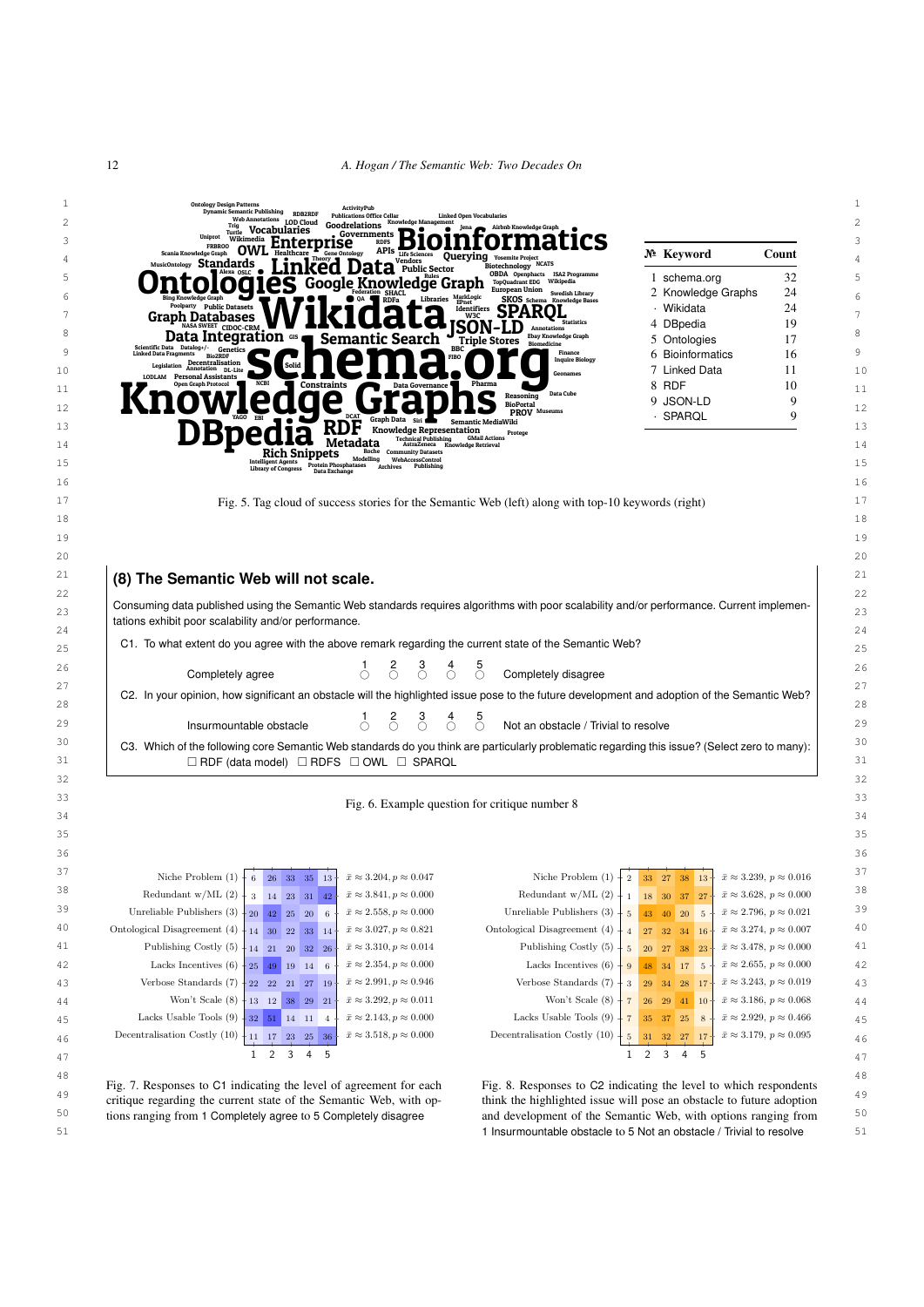

7 7  $8 \text{ Fig. 9.}$  Responses to C3 for critiques 7–9 indicating the standards believed to be most problematic with respect to the highlighted issue

<span id="page-12-1"></span>group – indicating that the academic-only group tends to view a lack of scalability as a greater future obstacle for the Semantic Web.

Finally, regarding (*I*) verbose standards, (8) prob-<br>research data management (under FAIR principles); 15 15 the need for new/improved standards; the difficulty of 16 16 modelling certain data in RDF; the need for more dog- $_{17}$  dards that respondents feel most problematic. We see fooding, education and marketing; problems with the  $_{17}$ that OWL, followed by SPARQL, have the most re-<br>Semantic Web being driven primarily by academia;  $\frac{18}{18}$  $_{19}$  sponses in terms of being problematic for each of the etc. Other comments rather took a more pessimistic  $_{19}$ 20 three highlighted issues. Notably, the OWL 2 stan-<br> $_{20}$  view, noting that if the Semantic Web were useful we  $_{21}$  dard defines three tractable profiles [60] that aim to ad-<br>should have seen more of it by now, that the Web of  $_{21}$  $_{22}$  dress issues (7) and (8), and a number of non-standard "walled gardens" looks set to continue, etc. We refer  $_{22}$  $_{23}$  proposals such as RDFS<sup>+</sup> [1] or OWL-LD [26] have to the public comments online for more details [\[39\]](#page-14-35).  $_{23}$ also been put forward; despite these proposals, the re- $_{25}$  sponses show that the majority of the respondents view  $_{25}$ these issues as unresolved for OWL. Of the three cri-<br>26 **26 1. Discussion**  $27$  tiques, (9) a lack of usable tools is the one identified as  $27$ 28 most universally affecting the standards according to Two decades on, the general consensus in the Se- $_{29}$  respondents, 34 of whom identified all four standards mantic Web community appears to be that there is still  $_{29}$ Finally, regarding (7) verbose standards, (8) problems with scale, and (9) a lack of usable tools, Figure [9](#page-12-1) presents the results of C3 indicating the standards that respondents feel most problematic. We see that OWL, followed by SPARQL, have the most responses in terms of being problematic for each of the three highlighted issues. Notably, the OWL 2 standard defines three tractable profiles [\[60\]](#page-15-25) that aim to address issues (7) and (8), and a number of non-standard proposals such as  $RDFS^{+}$  [\[1\]](#page-13-0) or OWL-LD [\[26\]](#page-14-26) have most universally affecting the standards according to respondents, 34 of whom identified all four standards as being problematic with respect to this issue.

## *3.5. Comments*

The questionnaire ended with a comments section, where respondents could indicate both public and private comments. These comments varied in content.

 $37$  Some comments, both positive and negative, spoke edge Graphs, Wikidata, DB pedia, Biomedical Ontolo- $38$  directly of the questionnaire. Aside from individual gies, etc., as examples where the Semantic Web has  $38$ 39 comments relating to the questionnaire being too long, had most impact thus far. On the other hand, a lack 39 <sup>40</sup> the way in which options were ordered, and the lack of of usable tools, a lack of incentives, a lack of robust-41 **a** "don't know" option (rather each question was op-<br>**ness for unreliable publishers, and overly verbose stan-**<sup>42</sup> tional) a number of public comments suggested other dards, in particular, are widely acknowledged as valid <sup>42</sup> 43 issues not raised, specifically relating to: social as-<br>43 issues not raised, specifically relating to: social as-<br>5 criticisms of the Semantic Web in its current state. 44 44 Looking to the future, the general consensus is that 45 45 elling, agility of standardisation, RDF syntaxes, se-46 mantic modelling, lack of high-level abstractions, etc. able, many do pose non-trivial obstacles to the fur-Some comments, both positive and negative, spoke directly of the questionnaire. Aside from individual comments relating to the questionnaire being too long, the way in which options were ordered, and the lack of a "don't know" option (rather each question was optional) a number of public comments suggested other pects, shared vocabularies, complex information modmantic modelling, lack of high-level abstractions, etc.

48 on the overall theme of the questionnaire, on specific theme widely recognised as a key obstacle for the Se-<sup>49</sup> critiques, or on their outlook for the Semantic Web. mantic Web is the lack of availability of usable tools; 50 Some comments related to being less focused on adop-<br>such issues are known with the community and have 50 51 ion of Semantic Web standards and more focused on been discussed, for example, by Karger et al. [\[44\]](#page-15-26). 51 Other comments expressed more detailed opinions critiques, or on their outlook for the Semantic Web. Some comments related to being less focused on adoption of Semantic Web standards and more focused on

9 9  $_{10}$  group – indicating that the academic-only group the adoption of its concepts and best practices (even if  $_{10}$ tends to view a lack of scalability as a greater fu- not using RDF(S), SPARQL, OWL, etc.); how incenture obstacle for the Semantic Web. tives may be bootstrapped; a lack of focus on how data  $_{12}$ 13 **are used; key use-cases such as data maintenance and** 

# <span id="page-12-0"></span>4. Discussion

 $_{30}$  as being problematic with respect to this issue.  $\frac{1}{20}$  a long way to go before the original vision of the Se-31 **mantic Web is realised. On the other hand, the con-** 31  $3.3.$  Comments 3.3. Comments 3.3 and 3.3 sensus is that Semantic Web technologies are presently  $3.3$ 33 33 having some impact on both the Web and in non-Web 34 The questionnaire ended with a comments section, settings, and will continue to have more impact look- 34 35 where respondents could indicate both public and pri- ing to the future. Along these lines, respondents to our 35  $_{36}$  vate comments. These comments varied in content. Survey cite success stories such as schema.org, Knowlcriticisms of the Semantic Web in its current state.

47 Other comments expressed more detailed opinions ther adoption and development of the Semantic Web. A 47 while none of the highlighted issues are insurmounttheme widely recognised as a key obstacle for the Se-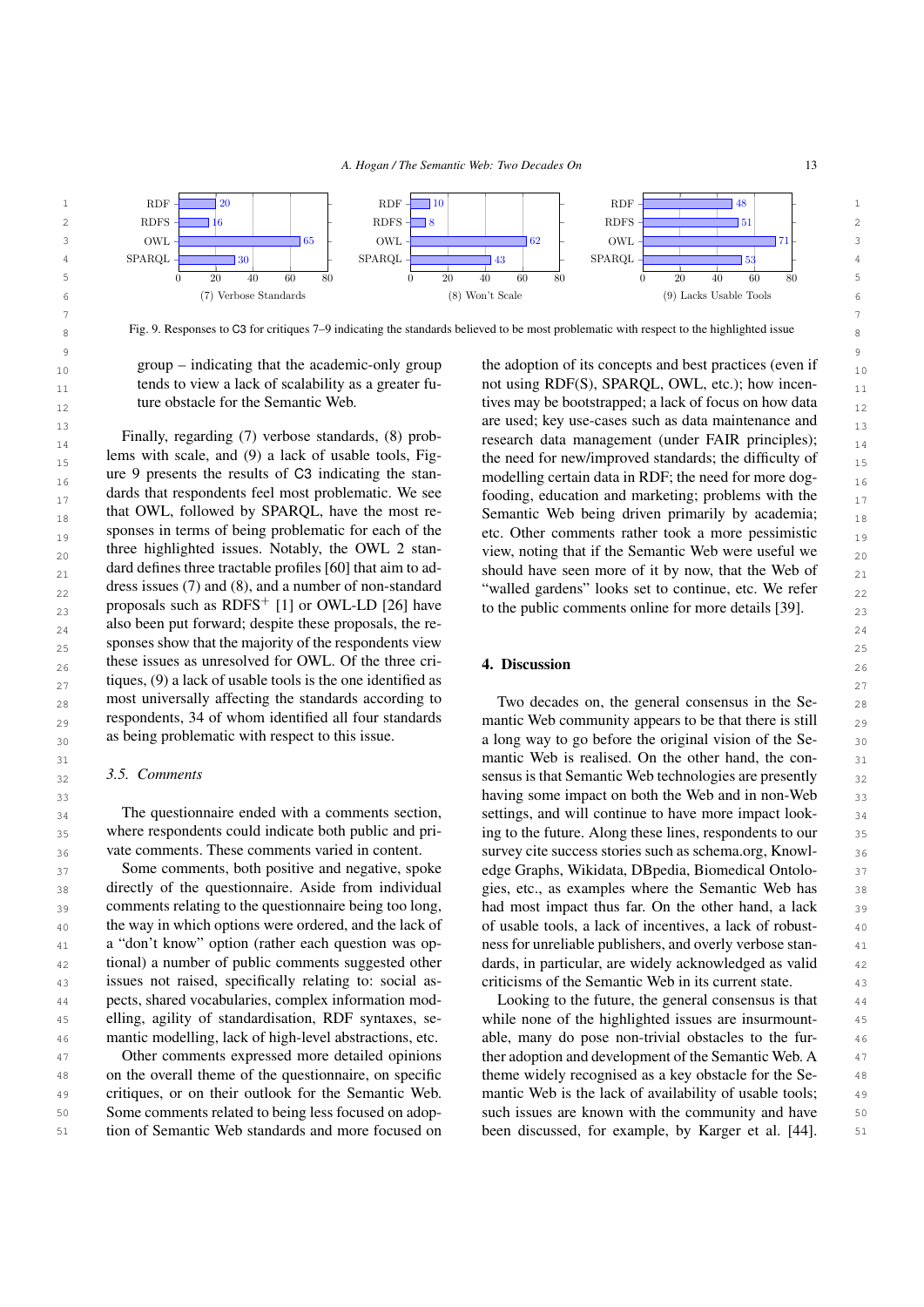1 Part of the reason for the lack of usable tools may take existing technologies, and extend them to support 1 2 also be due to the largely academic nature of the Se-<br>Semantic Web concepts; this has worked particularly 3 mantic Web, where work on such tools is difficult to well for JSON-LD [76], taking a familiar concept for 3 4 publish (seen as "engineering" rather than "science"), developers – JSON – and adding some additional syn-5 5 while the community perhaps lacks expertise in ar-6 6 eas such as Human Computer Interaction (HCI) re-<sup>7</sup> lating to conducting and publishing usability studies. In induction of the Semantic Web still eludes us, though 8 Another major issue is the lack of incentives, which, major strides have been made in recent years. No mat-9 with some exceptions such as schema.org [\[29\]](#page-14-5), re- ter how elusive, however, the Semantic Web vision re-10 mains a general challenge; while some authors have mains an alluring one (at least to some, including the 10 11 begun to tackle this issue from a more general point-<br>present author). We are all intimately aware of how 11 12 of-view [\[28\]](#page-14-24), more work is called for. The results of the the Web has revolutionised society, where the Seman-13 questionnaire also highlight the need for more work tic Web has the potential to further propel the Web to a 13 <sup>14</sup> on data quality [\[87\]](#page-16-10) and methods to ensure robustness new stage, marked by unprecedented levels of automa-<sup>15</sup> in the presence of unreliable publishers [\[51,](#page-15-15) [66\]](#page-15-16). The tion and convenience for users. Unlike twenty years <sup>15</sup> 16 16 results further reveal issues relating to the (perceived) <sup>17</sup> verboseness of the core standards, particularly OWL, ence and research on the topic, as well as established <sup>17</sup> 18 perhaps suggesting the need for (further [\[1,](#page-13-0) [26,](#page-14-26) [60\]](#page-15-25)) success stories like schema.org, Wikidata, Biomedical 18 19 work to better understand and address this issue. A Ontologies, etc., to further build upon. Even a partial 19 20 more transversal theme is implicit in the responses: the realisation of the Semantic Web vision will serve (and 20 21 Semantic Web needs more contributors from other re- arguably is serving) as a great boon to society, much 21 22 search communities and from outside academia. I like how A.I. is finding more and more applications 22 mains a general challenge; while some authors have begun to tackle this issue from a more general pointmore transversal theme is implicit in the responses: the Semantic Web needs more contributors from other research communities and from outside academia.

24 24 out, in particular, relates to the *usability of Semantic* 25 25 *Web technologies and their accessibility to newcomers*. 26 We thus call for more work on this particular topic— ment to which almost anything else would pale in com-27 work that may take a number of directions. First, we parison; while the Semantic Web has not seen the same 27 28 require more work on tools and interfaces that reduce level of rapid growth and penetration as the Web, this 28 29 the cognitive load and expertise required for users to does not devalue the (sometimes quiet) impact that the 29 30 benefit from Semantic Web technologies; ideally, the Semantic Web community can point to, while still hint-31 design of such tools and interfaces should be guided ing at the vast impact it *could* potentially have. Two 31 32 by usability studies with target end-users. Second, we decades on, it is thus still a vision that merits patient 32 33 33 pursuit, even if – or perhaps even *especially given that* 34 dards more accessible and appealing to newcomers; - there is much work left to be done before the Se- 34 35 this may involve simplifying standards, creating more mantic Web holds the sorts of conclusive answers that 35 36 lightweight profiles of existing standards, creating in-<br>36 lightweight profiles of existing standards, creating in-<br> $\frac{1}{2}$  might satisfy even its most ardent critics. 37 teractive primers to motivate and introduce the stan-<br> $A$ chrowledgements. We thank the respondents to the 38 38 dards in a more engaging manner, and so forth. Among all of the mentioned issues, one that stands require more work on tools and interfaces that reduce require more work on making the Semantic Web stan-

40 40 that *bridge the Semantic Web with other technolo-*41 gies having similar goals, particularly those that gain (IMED) and Eondecyt Grant No. 1181896 41 42 42 (or have gained) considerable traction. This may take 43 43 a number of forms. In the case of languages, map-<sup>44</sup> pings can be created to make the technologies in-<br>**References** 44 45 45 teroperable, as was done in the case of OBO and 46 **OWL** [\[27\]](#page-14-36), **SPARQL** and **SQL** [\[20\]](#page-14-20), and so forth; [1] D. Allemang and J.A. Hendler, *Semantic Web for the Working* 46 47 more work can be done to align new query languages *Ontologist - Effective Modeling in RDFS and OWL, Second* 48 like Cypher [\[59\]](#page-15-30), Gremlin [\[68\]](#page-15-31) or GraphQL [\[32\]](#page-14-31) *Eattion*, Morgan Kautmann, 2011. ISBN 978-0-12-385965-5. 48 49 with SPARQL  $[2, 21, 77]$  $[2, 21, 77]$  $[2, 21, 77]$ , thus more closely align-<br> $\frac{12}{100}$  arty Graphs Interpoperability: Status and Issues in: Alberta 49 50 ing the graph database/NoSQL/Web developer com-<br>  $Mendelzon International Workshop (AMW)$ , Vol. 2369, CEUR-51 51 munity with the Semantic Web. A second option is to

take existing technologies, and extend them to support Semantic Web concepts; this has worked particularly well for JSON-LD [\[76\]](#page-16-13), taking a familiar concept for developers – JSON – and adding some additional syntactic sugar to create an RDF-compatible data format.

23 Among all of the mentioned issues, one that stands without ever having surpassed the Turing test. Part of 23 The results presented herein highlight that the original vision of the Semantic Web still eludes us, though major strides have been made in recent years. No matter how elusive, however, the Semantic Web vision rethe Web has revolutionised society, where the Semantic Web has the potential to further propel the Web to a new stage, marked by unprecedented levels of automation and convenience for users. Unlike twenty years ago, we now have the benefit of many years of experience and research on the topic, as well as established success stories like schema.org, Wikidata, Biomedical Ontologies, etc., to further build upon. Even a partial the criticism, perhaps, stems from comparing the Semantic Web with the Web: a technological development to which almost anything else would pale in comparison; while the Semantic Web has not seen the same does not devalue the (sometimes quiet) impact that the Semantic Web community can point to, while still hinting at the vast impact it *could* potentially have. Two decades on, it is thus still a vision that merits patient – there is much work left to be done before the Semantic Web holds the sorts of conclusive answers that might satisfy even its most ardent critics.

39 Along similar lines, we further call for more works we hand to this work was funded in part by the Mil 39 *Acknowledgements* We thank the respondents to the questionnaire and the reviewers for their helpful comments. This work was funded in part by the Millennium Institute for Foundational Research on Data (IMFD) and Fondecyt, Grant No. 1181896.

#### References

- <span id="page-13-0"></span>[1] D. Allemang and J.A. Hendler, *Semantic Web for the Working Ontologist - Effective Modeling in RDFS and OWL, Second Edition*, Morgan Kaufmann, 2011. ISBN 978-0-12-385965-5.
- <span id="page-13-1"></span>[2] R. Angles, H. Thakkar and D. Tomaszuk, RDF and Property Graphs Interoperability: Status and Issues, in: *Alberto Mendelzon International Workshop (AMW)*, Vol. 2369, CEUR-WS.org, 2019.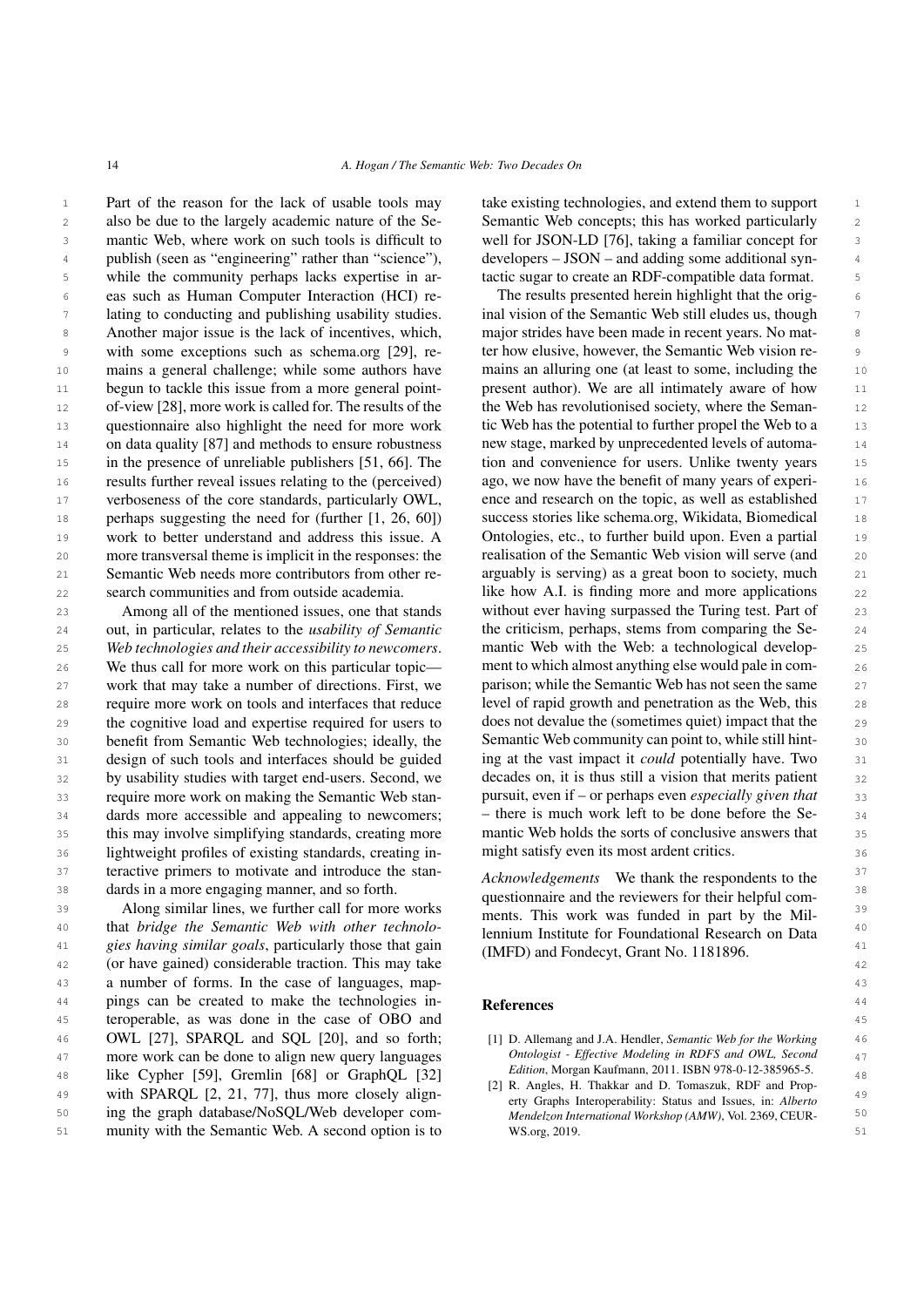- <span id="page-14-32"></span>1 1 [22] C. Doctorow, Metacrap: Putting the torch to seven straw2 and D. Vrgoc, Foundations of Modern Query Languages for men of the meta-utopia (2001), [https://people.well.com/user/](https://people.well.com/user/doctorow/metacrap.htm) 3 3 Graph Databases, *ACM Comput. Surv.* 50(5) (2017), 68:1– [3] R. Angles, M. Arenas, P. Barceló, A. Hogan, J.L. Reutter and D. Vrgoc, Foundations of Modern Query Languages for 68:40. doi:10.1145/3104031.
- <span id="page-14-23"></span>5 **SPARQL Web-Querying Infrastructure: Ready for Action?, in:** [24] F. Gandon, A Survey of the First 20 Years of Research on Se-6 6 *International Semantic Web Conference*, 2013, pp. 277–293. SPARQL Web-Querying Infrastructure: Ready for Action?, in:
- <span id="page-14-19"></span> $_{8}$  [5] M. Arenas, A. Bertails, E. Prud'hommeaux and J. Sequeda, A [25] J. Getman, J. Ellis, Z. Song, J. Tracey and S.M. Strassel, [5] M. Arenas, A. Bertails, E. Prud'hommeaux and J. Sequeda, A Direct Mapping of Relational Data to RDF, 2012, [https://www.](https://www.w3.org/TR/rdb-direct-mapping/) [w3.org/TR/rdb-direct-mapping/.](https://www.w3.org/TR/rdb-direct-mapping/)
	-
	- [DesignIssues/RDF-Future.html.](https://www.w3.org/DesignIssues/RDF-Future.html)
- <span id="page-14-1"></span>13 13 [27] C. Golbreich, M. Horridge, I. Horrocks, B. Motik and [8] T. Berners-Lee, J. Hendler and O. Lassila, The Semantic Web, *Scientific American* 284(5) (2001), 34–43.
	-
- <span id="page-14-4"></span>18 [10] K.D. Bollacker, C. Evans, P. Paritosh, T. Sturge and J. Taylor, [28] T. Grubenmann, A. Bernstein, D. Moor and S. Seuken, Financ-19 19 turing human knowledge, in: *ACM SIGMOD International* 20 20 *Conference on Management of Data*, 2008, pp. 1247–1250. Freebase: a collaboratively created graph database for strucdoi:10.1145/1376616.1376746.
- <span id="page-14-14"></span> $22$  [11] P.A. Bonatti, A. Hogan, A. Polleres and L. Sauro, Robust tion of structured data on the web,  $CACM$  59(2) (2016), 44–51.  $22$ 23 and scalable Linked Data reasoning incorporating provenance doi:10.1145/2844544. and trust annotations, *J. Web Semant.* 9(2) (2011), 165–201. doi:10.1016/j.websem.2011.06.003.
- <span id="page-14-12"></span>26 26 [31] O. Hartig, Foundations of RDF? and SPARQL?, in: *Alberto* Web, in: *Handbook of Semantic Web Technologies*, Springer, 2011, pp. 467–506. doi:10.1007/978-3-540-92913-0\_12.
- <span id="page-14-0"></span>28 [13] D. Brickley, R.V. Guha and A. Layman, Resource Descrip-<br>28 29 29 GraphQL, in: *World Wide Web Conference (WWW)*, ACM, tion Framework (RDF) Schemas, 1998, [https://www.w3.org/](https://www.w3.org/TR/1998/WD-rdf-schema-19980409/) [TR/1998/WD-rdf-schema-19980409/.](https://www.w3.org/TR/1998/WD-rdf-schema-19980409/)
- <span id="page-14-10"></span>31 https://hackernoon.com/semantic-web-is-dead-long-live-the- [33] Q. He, B.-C. Chen and D. Agarwal, Building The LinkedIn 31 [https://hackernoon.com/semantic-web-is-dead-long-live-the](https://hackernoon.com/semantic-web-is-dead-long-live-the-ai-2a5ea0cf6423)[ai-2a5ea0cf6423.](https://hackernoon.com/semantic-web-is-dead-long-live-the-ai-2a5ea0cf6423)
- <span id="page-14-9"></span><sup>33</sup> [15] K. Cagle, Why the Semantic Web Has Failed, 2016, blog/2016/10/building-the-linkedin-knowledge-graph. [https://www.linkedin.com/pulse/why-semantic-web-has](https://www.linkedin.com/pulse/why-semantic-web-has-failed-kurt-cagle)[failed-kurt-cagle.](https://www.linkedin.com/pulse/why-semantic-web-has-failed-kurt-cagle)
- <span id="page-14-7"></span>36 36 2018, [https://medium.com/airbnb-engineering/scaling-](https://medium.com/airbnb-engineering/scaling-knowledge-access-and-retrieval-at-airbnb-665b6ba21e95)[16] S. Chang, Scaling Knowledge Access and Retrieval at Airbnb, [knowledge-access-and-retrieval-at-airbnb-665b6ba21e95.](https://medium.com/airbnb-engineering/scaling-knowledge-access-and-retrieval-at-airbnb-665b6ba21e95)
- 38 [17] S. Corlosquet, R. Delbru, T. Clark, A. Polleres and S. Decker, *Extended Sematic Web Conference (ESWC), Keynote*, 2013, 39 39 *ternational Semantic Web Conference*, 2009, pp. 763–778. Produce and Consume Linked Data with Drupal!, in: *In*doi:10.1007/978-3-642-04930-9\_48.
- <span id="page-14-22"></span>41 [18] R. Cyganiak, D. Reynolds and J. Tennison, The RDF Data on Scalable Semantic Web Knowledge Base Systems (SSWS), 41  $42$  Cube Vocabulary, 2014, https://www.w3.org/TR/vocab-data-<br> $42$  Vol. 1457, CEUR-WS.org, 2015, pp. 32–47. [cube/.](https://www.w3.org/TR/vocab-data-cube/)
- <span id="page-14-3"></span>44 44 Reprise, *Semantic Web* 8(1) (2017), 1–21. doi:10.3233/SW-[19] A. Dadzie and E. Pietriga, Visualisation of Linked Data - 160249.
- <span id="page-14-28"></span><span id="page-14-20"></span>46 46 [20] S. Das, S. Sundara and R. Cyganiak, R2RML: RDB to RDF Mapping Language, 2012, [https://www.w3.org/TR/r2rml/.](https://www.w3.org/TR/r2rml/)
- <span id="page-14-33"></span> $_{48}$  [21] S. Das, J. Srinivasan, M. Perry, E.I. Chong and J. Baner-<br>belling Blank Nodes, TWEB 11(4) (2017), 22:1-22:62. <sup>49</sup> entertained Conference on Extending Database Tech- [39] A. Hogan, Responses to "Semantic Web: Perspectives"<sup>49</sup> 50 50 *nology (EDBT)*, OpenProceedings.org, 2014, pp. 762–773. jee, A Tale of Two Graphs: Property Graphs as RDF in Oracle, in: *International Conference on Extending Database Tech-*
- <span id="page-14-36"></span><span id="page-14-26"></span><span id="page-14-24"></span><span id="page-14-16"></span><span id="page-14-15"></span><span id="page-14-13"></span><span id="page-14-8"></span><span id="page-14-5"></span><span id="page-14-2"></span>[doctorow/metacrap.htm.](https://people.well.com/user/doctorow/metacrap.htm)
- 4 (4) C.B. Aranda, A. Hogan, J. Umbrich and P. Vandenbussche, Springer, 2013. ISBN 978-3-642-38720-3. [23] J. Euzenat and P. Shvaiko, *Ontology Matching, Second Edition*, Springer, 2013. ISBN 978-3-642-38720-3.
- $\frac{1}{7}$  doi:10.1007/978-3-642-41338-4\_18.  $\frac{1}{7}$ mantic Web and Linked Data, 2018, ff10.3166/ISI.23.3-4.11- 56ff. ffhal-01935898.
- 9 9 uations: Methodologies and Results, in: *Text Analysis Confer*<sup>10</sup> [6] M. Bergman, Scalability of the Semantic Web (2006), [http://](http://www.mkbergman.com/227/scalability-of-the-semantic-web/) *ence (TAC)*, NIST, 2017. Overview of Linguistic Resources for the TAC KBP 2017 Eval*ence (TAC)*, NIST, 2017.
- <span id="page-14-27"></span><span id="page-14-25"></span>11 [www.mkbergman.com/227/scalability-of-the-semantic-web/.](http://www.mkbergman.com/227/scalability-of-the-semantic-web/) [26] B. Glimm, A. Hogan, M. Krötzsch and A. Polleres, OWL: Yet 11 12 [7] T. Berners-Lee, The Future of RDF, 2010, [https://www.w3.org/](https://www.w3.org/DesignIssues/RDF-Future.html) to arrive on the Web of Data?, in: Linked Data on the Web  $_{12}$ [26] B. Glimm, A. Hogan, M. Krötzsch and A. Polleres, OWL: Yet to arrive on the Web of Data?, in: *Linked Data on the Web (LDOW)*, CEUR-WS.org, 2012.
- <span id="page-14-29"></span>14 Scientific American 284(5) (2001), 34–43. R. Shearer, OBO and OWL: Leveraging Semantic Web Tech-<sup>15</sup> [9] C. Bizer and A. Schultz, The Berlin SPARQL Bench-<br><sup>15</sup> 100gies for the Life Sciences, in: *International Seman*-16 16 mark, *Int. J. Semantic Web Inf. Syst.* 5(2) (2009), 1–24. 17 doi:10.4018/jswis.2009040101. 17 doi:10.1007/978-3-540-76298-0\_13. nologies for the Life Sciences, in: *International Semantic Web Conference (ISWC)*, Springer, 2007, pp. 169–182. doi:10.1007/978-3-540-76298-0\_13.
	- [28] T. Grubenmann, A. Bernstein, D. Moor and S. Seuken, Financing the Web of Data with Delayed-Answer Auctions, in: *World Wide Web Conference (WWW)*, ACM, 2018, pp. 1033–1042. doi:10.1145/3178876.3186002.
- 21 21 [29] R.V. Guha, D. Brickley and S. Macbeth, Schema.org: evolution of structured data on the web, *CACM* 59(2) (2016), 44–51. doi:10.1145/2844544.
- <sup>24</sup> 24 doi:10.1016/j.websem.2011.06.003. The series and the series of the series of the series of the series of the series and the series of the series and the series of the series of the series of the series of the serie <sup>25</sup> [12] J.G. Breslin, A. Passant and D. Vrandecic, Social Semantic  $2004$ , pp. 32–46. doi:10.1007/978-3-540-30475-3\_4. [30] R.V. Guha, R. McCool and R. Fikes, Contexts for the Seman-2004, pp. 32–46. doi:10.1007/978-3-540-30475-3\_4.
- <span id="page-14-34"></span>27 27 *Mendelzon International Workshop on Foundations of Data Management and the Web*, CEUR-WS.org, 2017.
- <span id="page-14-31"></span> $30$  [14] J. Cabeda, Semantic Web is Dead, Long live the AI!!!, 2017,  $2018$ , pp. 1155–1164. doi:10.1145/3178876. [32] O. Hartig and J. Pérez, Semantics and Complexity of 2018, pp. 1155–1164. doi:10.1145/3178876.
- <span id="page-14-6"></span> $32$   $a^2-3a^2 = 3a^2 - 4a^2$   $a^2-3b^2 - 3b^2$   $a^2-3b^2 - 4b^2$   $a^2-3b^2 - 4b^2$   $a^2-3b^2 - 4b^2$   $a^2-3b^2 - 4b^2$   $a^2-3b^2 - 4b^2$   $a^2-3b^2 - 4b^2$   $a^2-3b^2 - 4b^2$   $a^2-3b^2 - 4b^2$   $a^2-3b^2 - 4b^2$   $a^2-3b^2 - 4b^2$   $a^2-3$ [blog/2016/10/building-the-linkedin-knowledge-graph.](https://engineering.linkedin.com/blog/2016/10/building-the-linkedin-knowledge-graph)
- <span id="page-14-17"></span><sup>34</sup> 34<br>
<sup>34</sup> *into a Global Data Space*, Synthesis Lectures on the <sup>35</sup> [16] S. Chang, Scaling Knowledge Access and Retrieval at Airbnb, Semantic Web, Morgan & Claypool Publishers, 2011. <sup>35</sup> [34] T. Heath and C. Bizer, *Linked Data: Evolving the Web* doi:10.2200/S00334ED1V01Y201102WBE001.
- <span id="page-14-21"></span><span id="page-14-11"></span> $_{37}$  knowledge-access-and-retrieval-at-airbnb-665b6ba21e95. [35] J. Hendler, "Why the Semantic Web will never work", in:  $_{37}$ *Extended Sematic Web Conference (ESWC), Keynote*, 2013, [http://videolectures.net/eswc2011\\_hendler\\_work/.](http://videolectures.net/eswc2011_hendler_work/)
- <span id="page-14-18"></span>40 40 What Works Well With Wikidata?, in: *International Workshop* [36] D. Hernández, A. Hogan and M. Krötzsch, Reifying RDF: *on Scalable Semantic Web Knowledge Base Systems (SSWS)*, Vol. 1457, CEUR-WS.org, 2015, pp. 32–47.
- <span id="page-14-30"></span>43 43 [37] D. Hernández, A. Hogan, C. Riveros, C. Rojas and E. Zerega, 45 45 2016, pp. 88–103. doi:10.1007/978-3-319-46547-0. Querying Wikidata: Comparing SPARQL, Relational and Graph Databases, in: *International Semantic Web Conference*,
- 47 Mapping Language, 2012, https://www.w3.org/TR/r2rml/. alent RDF Graphs: Algorithms for Leaning and La-[38] A. Hogan, Canonical Forms for Isomorphic and Equivbelling Blank Nodes, *TWEB* 11(4) (2017), 22:1–22:62. doi:10.1145/3068333.
- <span id="page-14-35"></span>51 51 doi:10.5441/002/edbt.2014.82. Questionnaire, 2019, [https://doi.org/10.5281/zenodo.3229401.](https://doi.org/10.5281/zenodo.3229401) doi:10.5281/zenodo.3229401.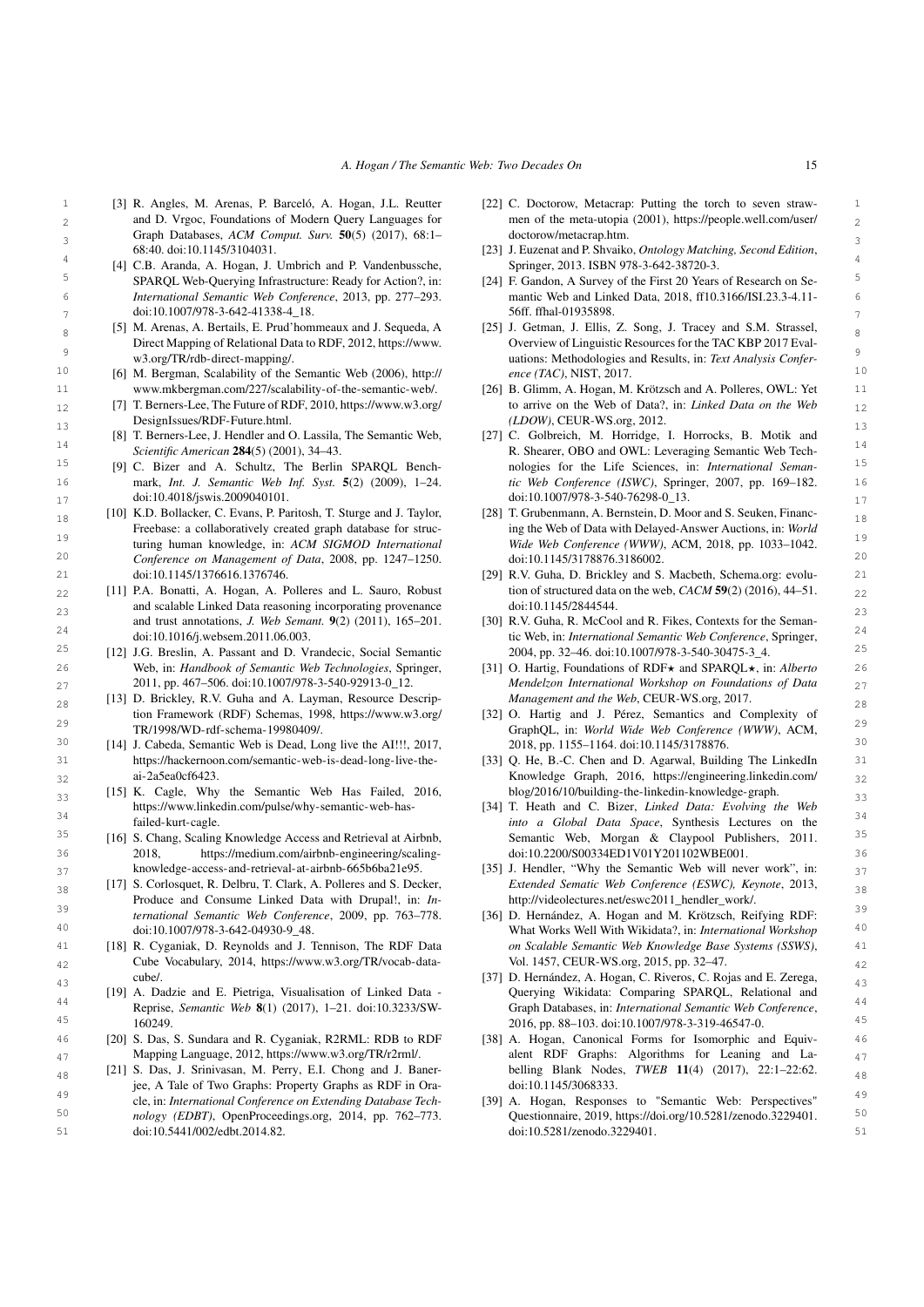- <span id="page-15-21"></span><span id="page-15-3"></span>16 *A. Hogan / The Semantic Web: Two Decades On*
- 1 1 [55] P.N. Mendes, H. Mühleisen and C. Bizer, Sieve: linked data 3 3 *Semantic Web* 7(2) (2016), 105–116. doi:10.3233/SW-160216. [40] A. Hogan, P. Hitzler and K. Janowicz, Linked Dataset descrip-
	- [41] A. Hogan, J. Umbrich, A. Harth, R. Cyganiak, A. Polleres doi:10.1016/j.websem.2012.02.001.
- <span id="page-15-1"></span> $\frac{1}{7}$  [42] I. Horrocks, Semantic Web: the story so far, in: *International* doi:10.1145/2797115.2797124. *Cross-Disciplinary Conference on Web Accessibility (W4A)*, 2007, pp. 120–125. doi:10.1109/ICTAI.2007.181.
- 10 10 in Semantic Web tools for drug discovery, *Expert* [43] S. Kanza and J.G. Frey, A new wave of innovation *Opinion on Drug Discovery* 14(5) (2019), 433–444. doi:10.1080/17460441.2019.1586880.
- <span id="page-15-26"></span>13 13 [44] D.R. Karger, The Semantic Web and End Users: What's Wrong and How to Fix It, *IEEE Int. Comp.* 18(6) (2014), 64–70. doi:10.1109/MIC.2014.124.
- <span id="page-15-2"></span>16 16 able distributed indexing and query processing over 17 **17** Linked Data, *J. Web Semant.* **10** (2012), 3–32. [60] B. Motik, B.C. Grau, I. Horrocks, Z. Wu, A. Fokoue and  $\frac{17}{2}$ Linked Data, *J. Web Semant.* 10 (2012), 3–32. doi:10.1016/j.websem.2011.11.010.
- <span id="page-15-5"></span>19 M. Smethurst, C. Bizer and R. Lee, Media Meets Semantic [61] A.N. Ngomo and S. Auer, LIMES - A Time-Efficient Ap-<sup>20</sup> Web - How the BBC Uses DBpedia and Linked Data to Make proach for Large-Scale Link Discovery on the Web of Data, <sup>20</sup> 21 21 Connections, in: *European Semantic Web Conference (ESWC)*, [46] G. Kobilarov, T. Scott, Y. Raimond, S. Oliver, C. Sizemore, M. Smethurst, C. Bizer and R. Lee, Media Meets Semantic 2009, pp. 723–737. doi:10.1007/978-3-642-02121-3.
- <span id="page-15-8"></span>23 23 [47] A. Krishnan, Making search easier: How Amazon's Prod-24 24 zhorn and G. Tummarello, Sindice.com: a document-oriented uct Graph is helping customers find products more easily, 2018, [https://blog.aboutamazon.com/innovation/making](https://blog.aboutamazon.com/innovation/making-search-easier)[search-easier.](https://blog.aboutamazon.com/innovation/making-search-easier)
- <span id="page-15-0"></span>26 26 [48] O. Lassila and R.R. Swick, Resource Description Framework (RDF) Model and Syntax Specification, 1998, https://www.w3. [63] J. Pérez, M. Arenas and C. Gutiérrez, Semantics and com-(RDF) Model and Syntax Specification, 1998, [https://www.w3.](https://www.w3.org/TR/1998/WD-rdf-syntax-19981008/) [org/TR/1998/WD-rdf-syntax-19981008/.](https://www.w3.org/TR/1998/WD-rdf-syntax-19981008/)
- <span id="page-15-17"></span><span id="page-15-11"></span>29 29 SNOMED CT use, Journal of the American Medical Informat- [64] P. Petrescu, Google Organic Click-Through Rates in 2014,  $\frac{30}{201}$  ics Association 21(e1) (2013), e11-e19. doi:10.1136/amiajnl-<br> $\frac{2014}{2014}$ , [https://moz.com/blog/google-organic-click-through-](https://moz.com/blog/google-organic-click-through-rates-in-2014)31 2013-001636. 31 31 3213-001636. [49] D. Lee, N. de Keizer, F. Lau and R. Cornet, Literature review of SNOMED CT use, *Journal of the American Medical Informatics Association* 21(e1) (2013), e11–e19. doi:10.1136/amiajnl-2013-001636.
- <span id="page-15-29"></span><span id="page-15-7"></span> $_{32}$  [50] J. Lehmann, R. Isele, M. Jakob, A. Jentzsch, D. Kontokostas, [65] R. Pittman, A. Srivastava, S. Hewavitharana, A. Kale and  $_{32}$ 23 **33 P.N. Mendes, S. Hellmann, M. Morsey, P. van Kleef, S. Auer <b>S. Mansour, Cracking the Code on Conversational Com** <sup>34</sup> base extracted from Wikipedia, *Semantic Web* 6(2) (2015), the-code-on-conversational-commerce/.  $167-195$ . doi:10.3233/SW-140134. [66] A. Polleres, A. Hogan, R. Delbru and J. Umbrich, RDFS  $35$ and C. Bizer, DBpedia - A large-scale, multilingual knowledge 167–195. doi:10.3233/SW-140134.
- <span id="page-15-16"></span><span id="page-15-15"></span>36 [51] F. Maier, Y. Ma and P. Hitzler, Paraconsistent OWL and related and OWL Reasoning for Linked Data, in: Reasoning Web, 36 37 37 logics, *Semantic Web* 4(4) (2013), 395–427. doi:10.3233/SW-2012-0066.
- 39 39 A. Bielefeldt, Getting the Most Out of Wikidata: Semantic <sup>40</sup> **Technology Usage in Wikipedia's Knowledge Graph, in:** *In***- [68] M.A. Rodriguez, The Gremlin graph traversal ma-** <sup>40</sup> 41 41 chine and language, in: *Symposium on Database Pro-*[52] S. Malyshev, M. Krötzsch, L. González, J. Gonsior and Technology Usage in Wikipedia's Knowledge Graph, in: *International Semantic Web Conference*, 2018, pp. 376–394. doi:10.1007/978-3-030-00668-6\_23.
- <span id="page-15-28"></span><span id="page-15-6"></span> $^{43}$   $^{43}$   $^{43}$   $^{43}$   $^{43}$   $^{44}$   $^{45}$   $^{46}$   $^{47}$   $^{48}$   $^{49}$   $^{401.10.114.7261.0772.261.0773}$ .<br>A. Ghanem, A. Aboulnaga and T. Berners-Lee, A Demonstra- [69] E. Sandhaus, Build Your Own NYT Linked Data App 44<br>tion of the Solid Platform for Social Web Applications, in: 2010, https://open.blogs.nytimes.com/2010/03/30/build-your-45 45 *International Conference on World Wide Web (WWW)*, 2016, 46 46 [70] M. Schmachtenberg, C. Bizer and H. Paulheim, Adoption of [53] E. Mansour, A.V. Sambra, S. Hawke, M. Zereba, S. Capadisli, pp. 223–226. doi:10.1145/2872518.2890529.
- <span id="page-15-18"></span><span id="page-15-13"></span> $47$  [54] J.L. Martinez-Rodriguez, A. Hogan and I. Lopez-<br>the Linked Data Best Practices in Different Topical Domains, Arevalo, Information Extraction meets the Seman-<br><sup>48</sup> in: *International Semantic Web Conference (ISWC)*, Springer, 49<br>http://www.semantic-web-journal.net/content/information- [71] M. Schmidt, O. Görlitz, P. Haase, G. Ladwig, A. Schwarte [54] J.L. Martinez-Rodriguez, A. Hogan and I. Lopez-Arevalo, Information Extraction meets the Semantic Web: A Survey, *Semantic Web* (2020), To Appear; [http://www.semantic-web-journal.net/content/information-](http://www.semantic-web-journal.net/content/information-extraction-meets-semantic-web-survey-0)
- 51 51 Semantic Data Query Processing, in: *International Seman*[extraction-meets-semantic-web-survey-0.](http://www.semantic-web-journal.net/content/information-extraction-meets-semantic-web-survey-0) doi:10.3233/SW-180333.
- $_2$  tion papers at the Semantic Web journal: A critical assessment, quality assessment and fusion, in: *PJoint EDBT/ICDT Work*quality assessment and fusion, in: *PJoint EDBT/ICDT Workshops*, 2012, pp. 116–123. doi:10.1145/2320765.2320803.
- <span id="page-15-19"></span><sup>4</sup> and S. Decker, An empirical survey of Linked Data of the Adoption and Evolution of the schema.org Vocabulary 5 5 conformance, *J. Web Semant.* 14 (2012), 14–44. 6 6 *Mining and Semantics (WIMS)*, ACM, 2015, pp. 15:1–15:11. [56] R. Meusel, C. Bizer and H. Paulheim, A Web-scale Study of the Adoption and Evolution of the schema.org Vocabulary over Time, in: *International Conference on Web Intelligence,* doi:10.1145/2797115.2797124.
- <span id="page-15-12"></span> $8 \text{ Cross-Disciplinary Conference on Web Accessibility (W4A),}$  [57] R. Meusel, P. Petrovski and C. Bizer, The WebDataCom-9<br><sup>9</sup> [43] S. Kanza and J.G. Frey, A new wave of innovation *International Semantic Web Conference*, 2014, pp. 277–292. mons Microdata, RDFa and Microformat Dataset Series, in: doi:10.1007/978-3-319-11964-9\_18.
- 11 **11** *Opinion on Drug Discovery* 14(5) (2019), 433–444. [58] P. Mika, What Happened To The Semantic Web?, in: *ACM* 11  $_{12}$  doi:10.1080/17460441.2019.1586880.  $_{12}$  Conference on Hypertext and Social Media (HYPERTEXT),  $_{12}$ 2017, p. 3. doi:10.1145/3078714.3078751.
- 14<br>
14 doi:10.1109/MIC.2014.124.<br>
<sup>14</sup> cepts with Neo4j, in: *Southern Association for Infor-*<sup>15</sup> [45] M. Karnstedt, K. Sattler and M. Hauswirth, Scal- mation Systems Conference (SAIS), AIS eLibrary, 2013. <sup>15</sup> [59] J.J. Miller, Graph Database Applications and Con*mation Systems Conference (SAIS)*, AIS eLibrary, 2013. doi:10.1002/bult.2010.1720360610.
- <span id="page-15-25"></span>18 18 C. Lutz, OWL 2 Web Ontology Language Profiles (Second Edition), 2012, [https://www.w3.org/TR/owl2-profiles/.](https://www.w3.org/TR/owl2-profiles/)
- <span id="page-15-20"></span>22 22 *(IJCAI)*, 2011, pp. 2312–2317. doi:10.5591/978-1-57735-516 proach for Large-Scale Link Discovery on the Web of Data, in: *International Joint Conference on Artificial Intelligence* 8/IJCAI11-385.
- <span id="page-15-4"></span>25 25 lookup index for open linked data, *IJMSO* 3(1) (2008), 37–52. [62] E. Oren, R. Delbru, M. Catasta, R. Cyganiak, H. Stendoi:10.1504/IJMSO.2008.021204.
- <span id="page-15-24"></span>28 28 plexity of SPARQL, *ACM Trans. Database Syst.* 34(3) (2009), 16:1–16:45. doi:10.1145/1567274.1567278.
	- [rates-in-2014.](https://moz.com/blog/google-organic-click-through-rates-in-2014)
	- [65] R. Pittman, A. Srivastava, S. Hewavitharana, A. Kale and S. Mansour, Cracking the Code on Conversational Commerce, 2017, [https://www.ebayinc.com/stories/news/cracking](https://www.ebayinc.com/stories/news/cracking-the-code-on-conversational-commerce/)[the-code-on-conversational-commerce/.](https://www.ebayinc.com/stories/news/cracking-the-code-on-conversational-commerce/)
	- and OWL Reasoning for Linked Data, in: *Reasoning Web*, Springer, 2013, pp. 91–149. doi:10.1007/978-3-642-39784-4.
- <span id="page-15-14"></span><span id="page-15-9"></span>38 38 [67] J. Rochkind, Is the semantic web still a thing?, 2014, [https://bibwild.wordpress.com/2014/10/28/is-the-semantic](https://bibwild.wordpress.com/2014/10/28/is-the-semantic-web-still-a-thing/)[web-still-a-thing/.](https://bibwild.wordpress.com/2014/10/28/is-the-semantic-web-still-a-thing/)
- <span id="page-15-31"></span>42 42 *gramming Languages (DBPL)*, ACM, 2015, pp. 1–10. doi:10.1145/2815072.2815073.
	- [69] E. Sandhaus, Build Your Own NYT Linked Data Application, 2010, [https://open.blogs.nytimes.com/2010/03/30/build-your](https://open.blogs.nytimes.com/2010/03/30/build-your-own-nyt-linked-data-application/)[own-nyt-linked-data-application/.](https://open.blogs.nytimes.com/2010/03/30/build-your-own-nyt-linked-data-application/)
	- 2014, pp. 245–260. doi:10.1007/978-3-319-11964-9.
- <span id="page-15-27"></span>50 extraction-meets-semantic-web-survey-0. doi:10.3233/SW- and T. Tran, FedBench: A Benchmark Suite for Federated 50

<span id="page-15-30"></span><span id="page-15-23"></span><span id="page-15-22"></span><span id="page-15-10"></span>